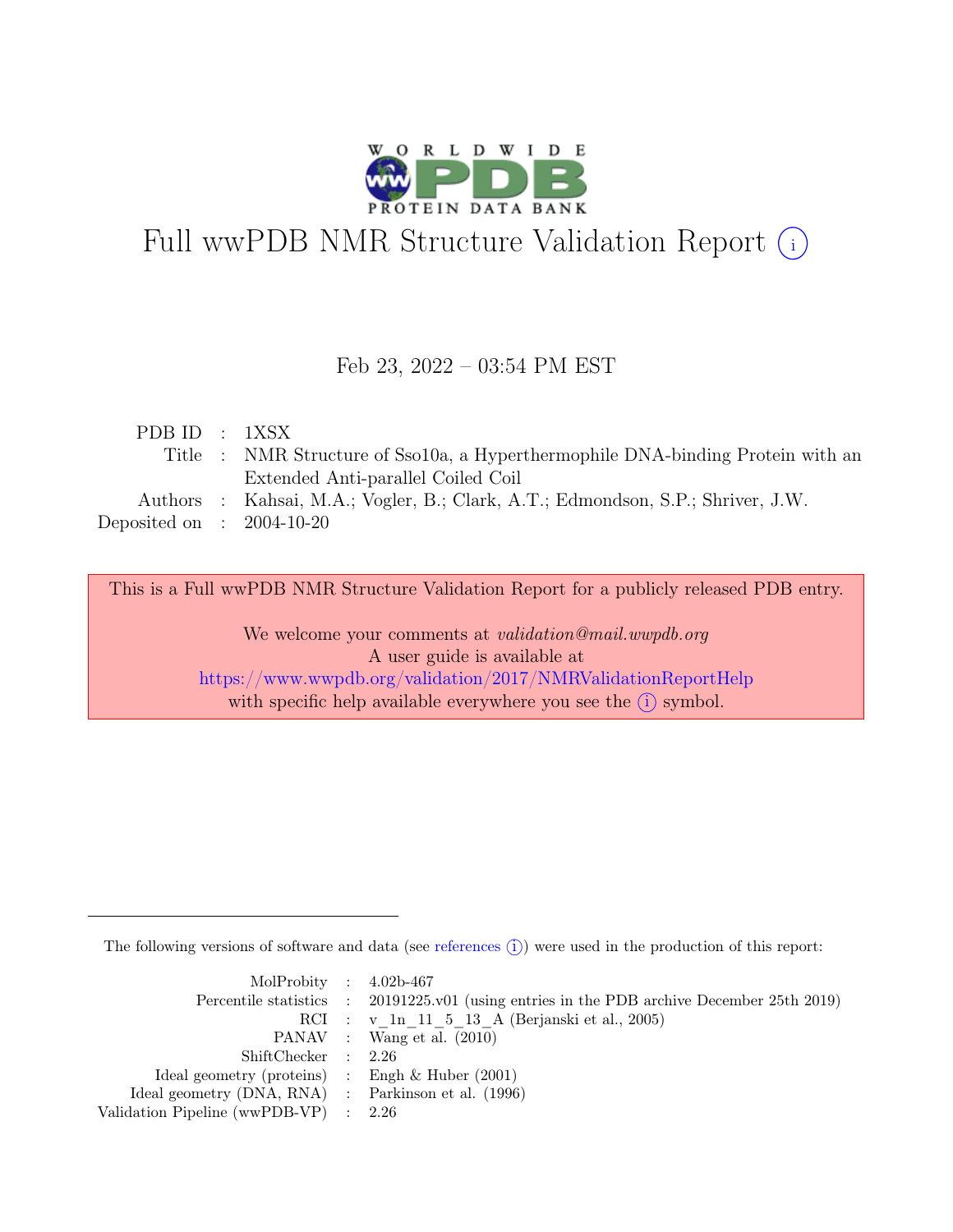# 1 Overall quality at a glance  $(i)$

The following experimental techniques were used to determine the structure: SOLUTION NMR

The overall completeness of chemical shifts assignment was not calculated.

Percentile scores (ranging between 0-100) for global validation metrics of the entry are shown in the following graphic. The table shows the number of entries on which the scores are based.



| Metric.               | Whole archive<br>$(\#Entries)$ | NMR archive<br>$(\#Entries)$ |
|-----------------------|--------------------------------|------------------------------|
| Clashscore            | 158937                         | 12864                        |
| Ramachandran outliers | 154571                         | 11451                        |
| Sidechain outliers    | 154315                         | 11428                        |

The table below summarises the geometric issues observed across the polymeric chains and their fit to the experimental data. The red, orange, yellow and green segments indicate the fraction of residues that contain outliers for  $>=$  3, 2, 1 and 0 types of geometric quality criteria. A cyan segment indicates the fraction of residues that are not part of the well-defined cores, and a grey segment represents the fraction of residues that are not modelled. The numeric value for each fraction is indicated below the corresponding segment, with a dot representing fractions  $\langle=5\%$ 

| Mol | $\vert$ Chain $\vert$ Length | Quality of chain |     |     |    |  |
|-----|------------------------------|------------------|-----|-----|----|--|
|     | 95                           | 28%              | 52% | 13% | 6% |  |
|     | 95                           | 28%              | 52% | 12% | 6% |  |

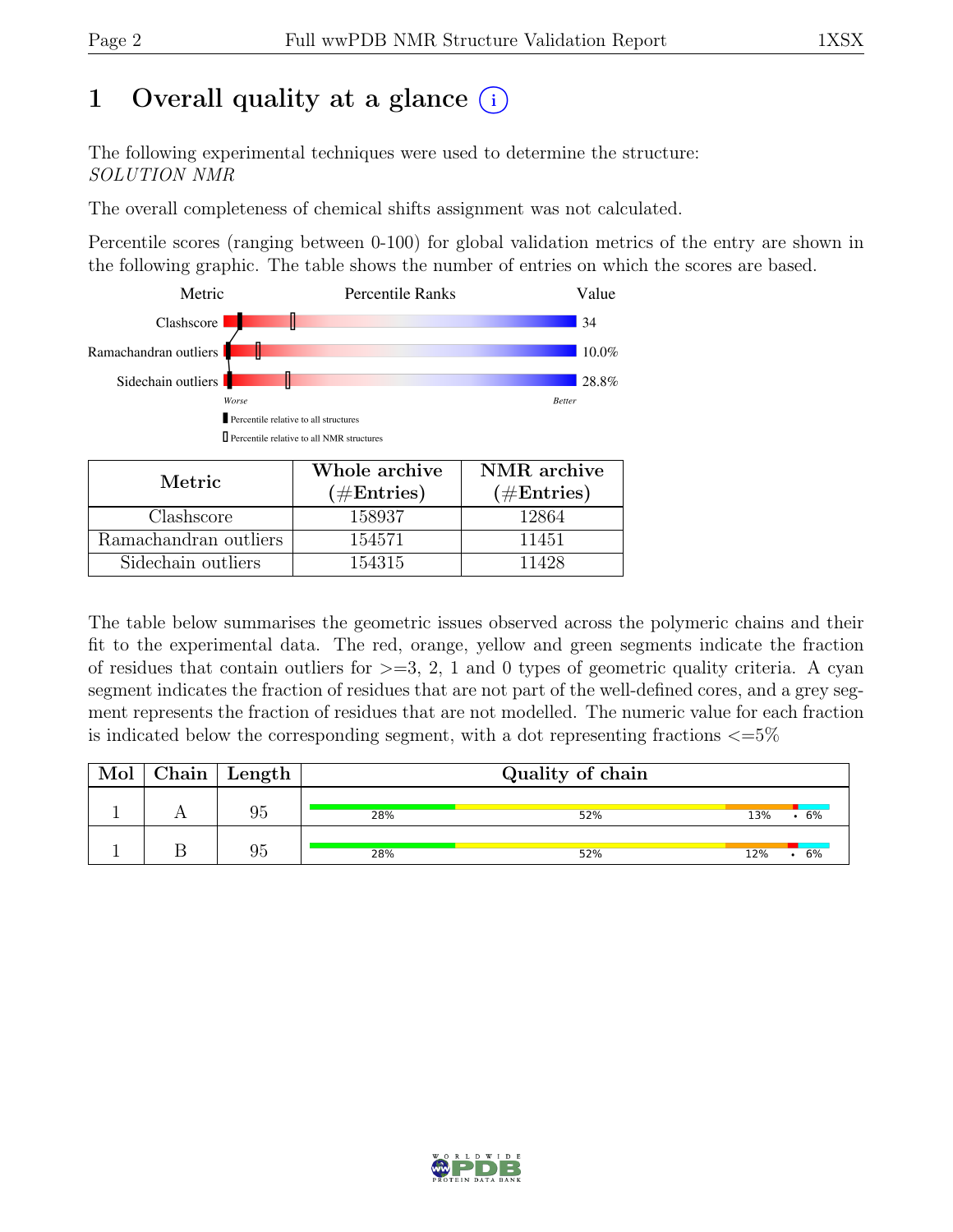# 2 Ensemble composition and analysis  $(i)$

This entry contains 11 models. Model 1 is the overall representative, medoid model (most similar to other models).

The following residues are included in the computation of the global validation metrics.

| Well-defined (core) protein residues                                            |                            |      |  |  |  |  |  |
|---------------------------------------------------------------------------------|----------------------------|------|--|--|--|--|--|
| Backbone RMSD (Å)   Medoid model  <br>Well-defined core   Residue range (total) |                            |      |  |  |  |  |  |
|                                                                                 | A:5-A:93, B:5-B:93 $(178)$ | 0.46 |  |  |  |  |  |

Ill-defined regions of proteins are excluded from the global statistics.

Ligands and non-protein polymers are included in the analysis.

The models can be grouped into 3 clusters. No single-model clusters were found.

| Cluster number | Models              |
|----------------|---------------------|
|                | 1, 2, 3, 4, 5, 6, 7 |
|                |                     |
|                |                     |

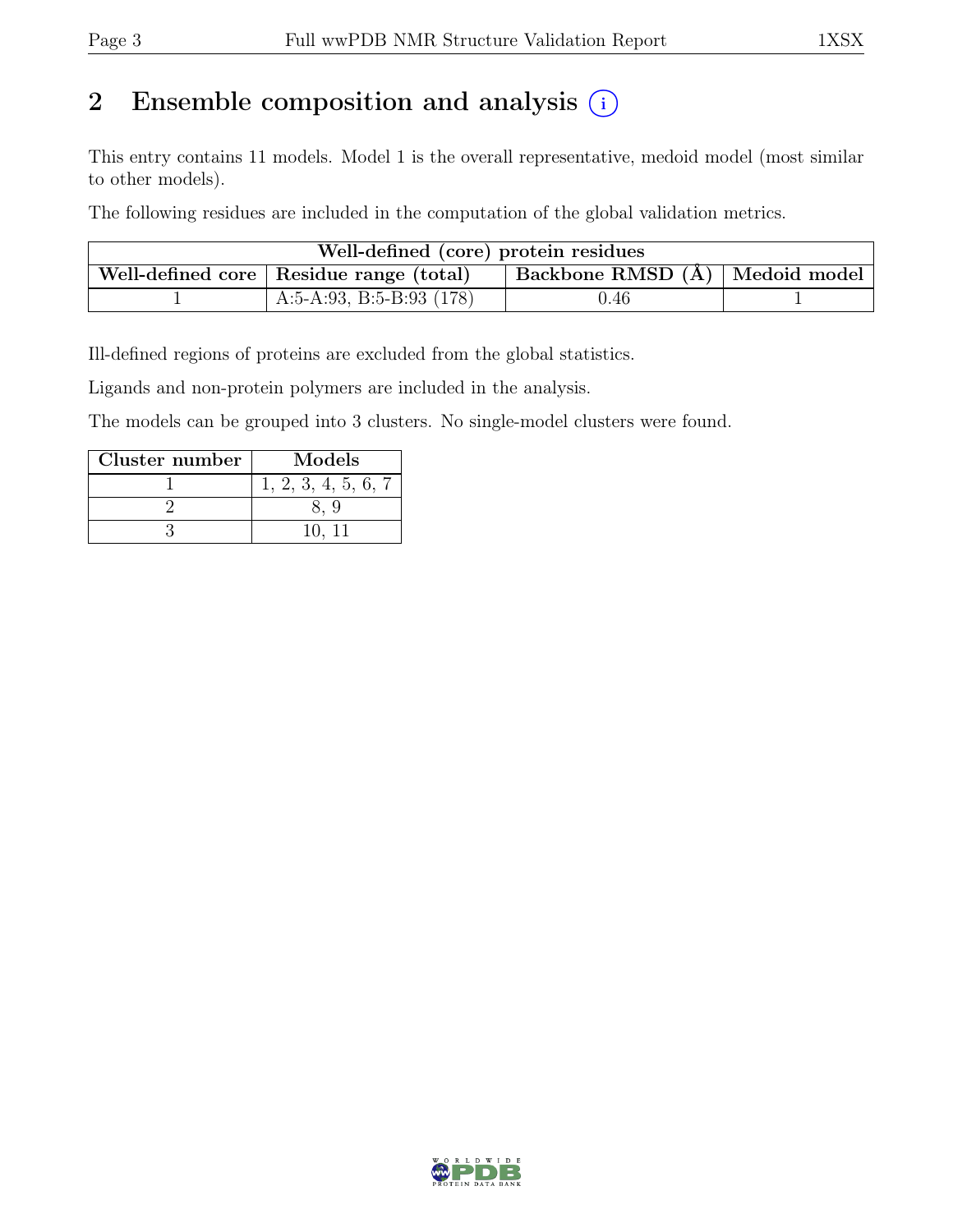# 3 Entry composition  $(i)$

There is only 1 type of molecule in this entry. The entry contains 3212 atoms, of which 1668 are hydrogens and 0 are deuteriums.

• Molecule 1 is a protein called Sso10a.

|  |  | Mol   Chain   Residues |                 | Atoms             |  |  |  | $\operatorname{Trace}$ |  |
|--|--|------------------------|-----------------|-------------------|--|--|--|------------------------|--|
|  |  | 95                     | Total C H N O S |                   |  |  |  |                        |  |
|  |  | 1606                   |                 | 487 834 136 142 7 |  |  |  |                        |  |
|  |  | 95                     | Total C H N O   |                   |  |  |  |                        |  |
|  |  | 1606                   |                 | 487 834 136 142   |  |  |  |                        |  |

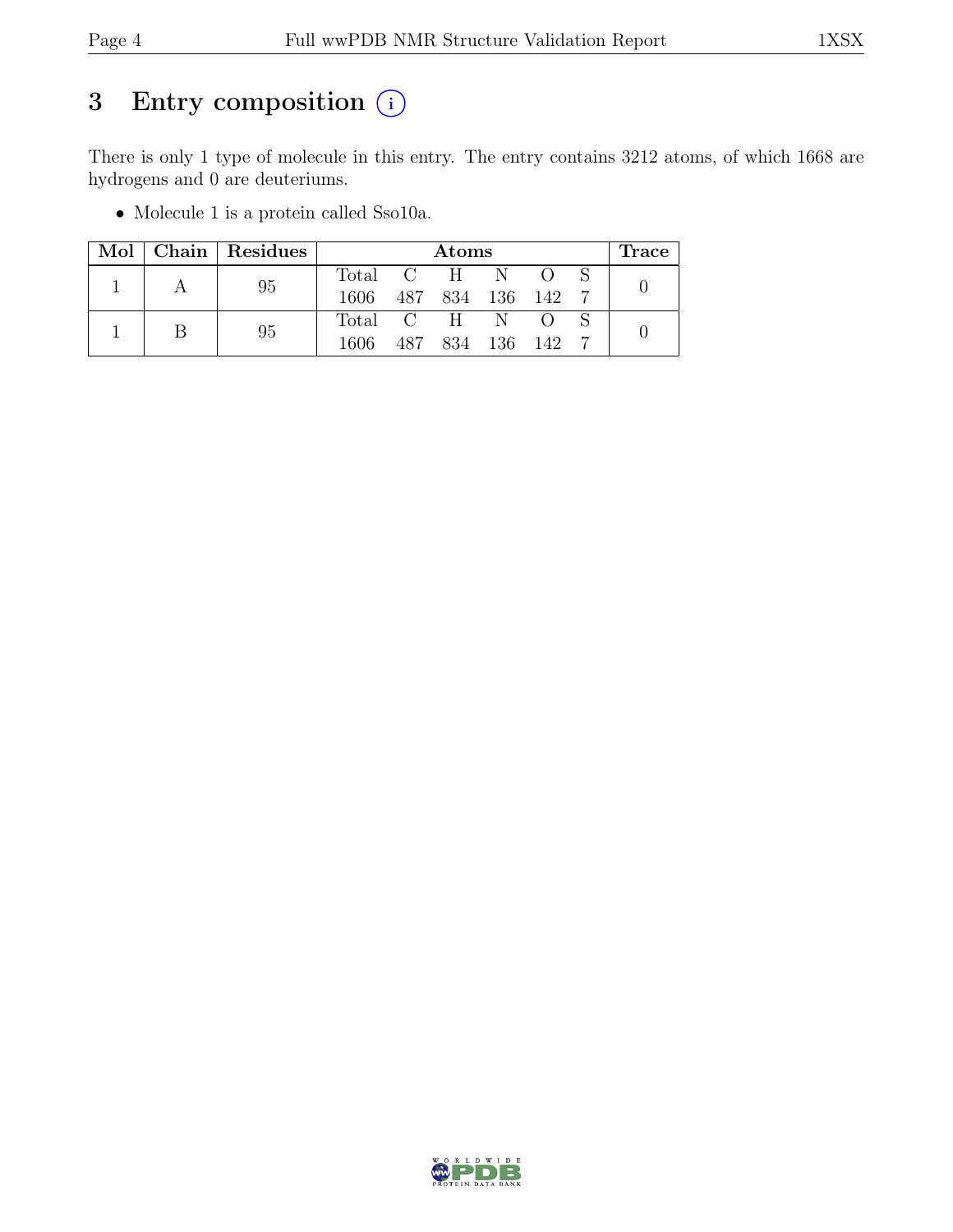# 4 Residue-property plots (i)

## <span id="page-4-0"></span>4.1 Average score per residue in the NMR ensemble

These plots are provided for all protein, RNA, DNA and oligosaccharide chains in the entry. The first graphic is the same as shown in the summary in section 1 of this report. The second graphic shows the sequence where residues are colour-coded according to the number of geometric quality criteria for which they contain at least one outlier:  $green = 0$ ,  $yellow = 1$ ,  $orange = 2$  and  $red =$ 3 or more. Stretches of 2 or more consecutive residues without any outliers are shown as green connectors. Residues which are classified as ill-defined in the NMR ensemble, are shown in cyan with an underline colour-coded according to the previous scheme. Residues which were present in the experimental sample, but not modelled in the final structure are shown in grey.

• Molecule 1: Sso10a



## 4.2 Scores per residue for each member of the ensemble

Colouring as in section [4.1](#page-4-0) above.

#### 4.2.1 Score per residue for model 1 (medoid)

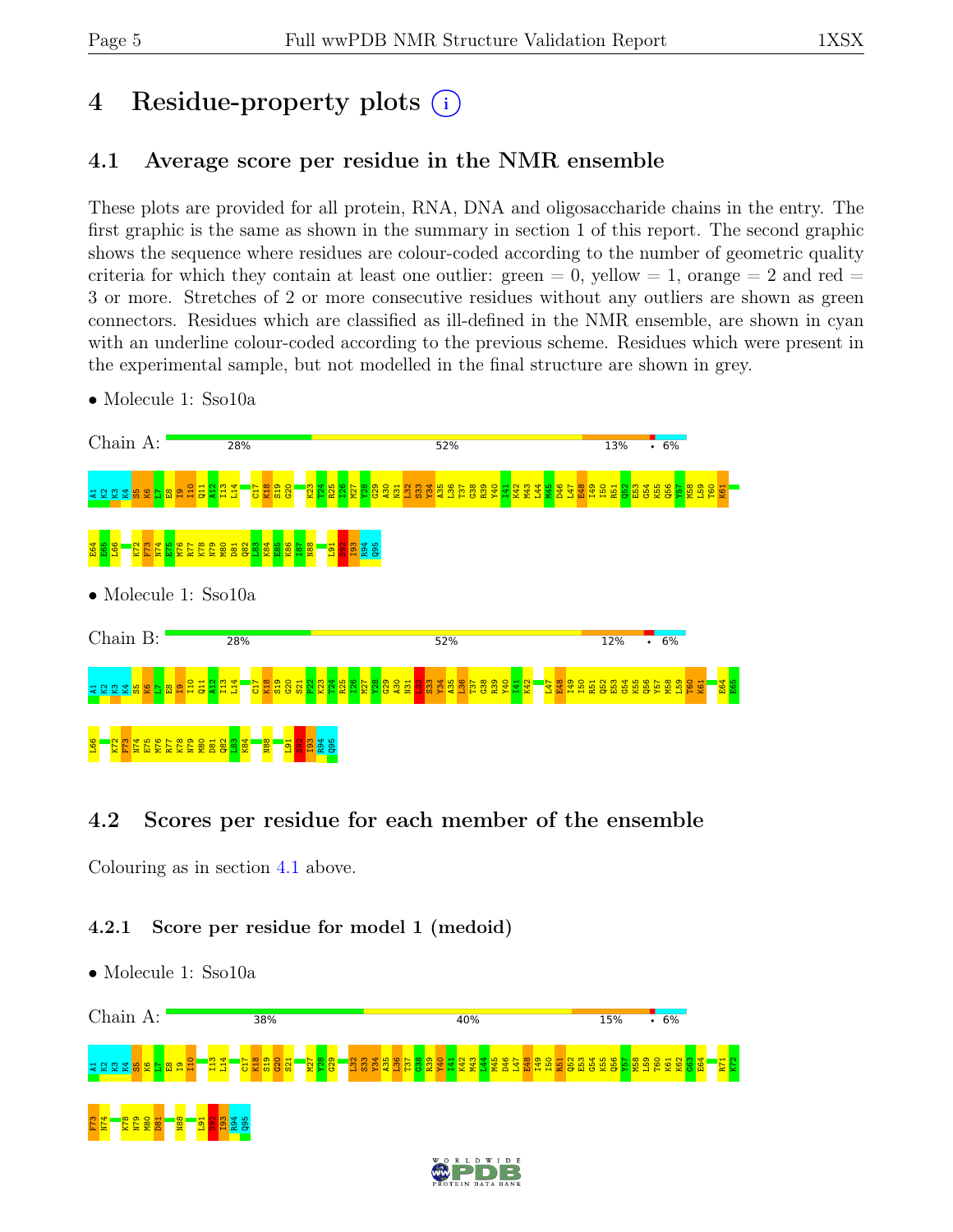• Molecule 1: Sso10a



#### 4.2.2 Score per residue for model 2

• Molecule 1: Sso10a



#### 4.2.3 Score per residue for model 3

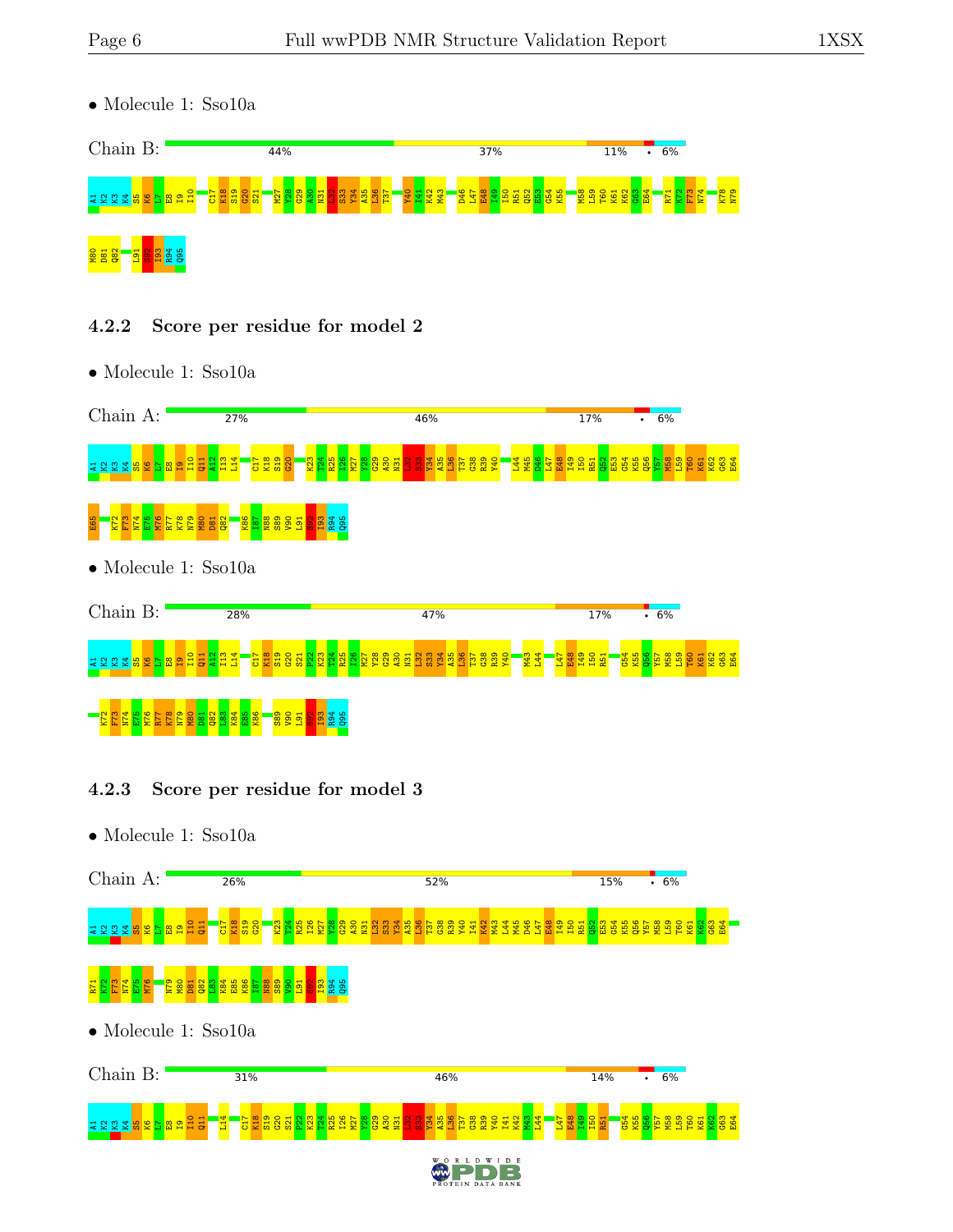

#### 4.2.4 Score per residue for model 4

• Molecule 1: Sso10a



#### 4.2.5 Score per residue for model 5



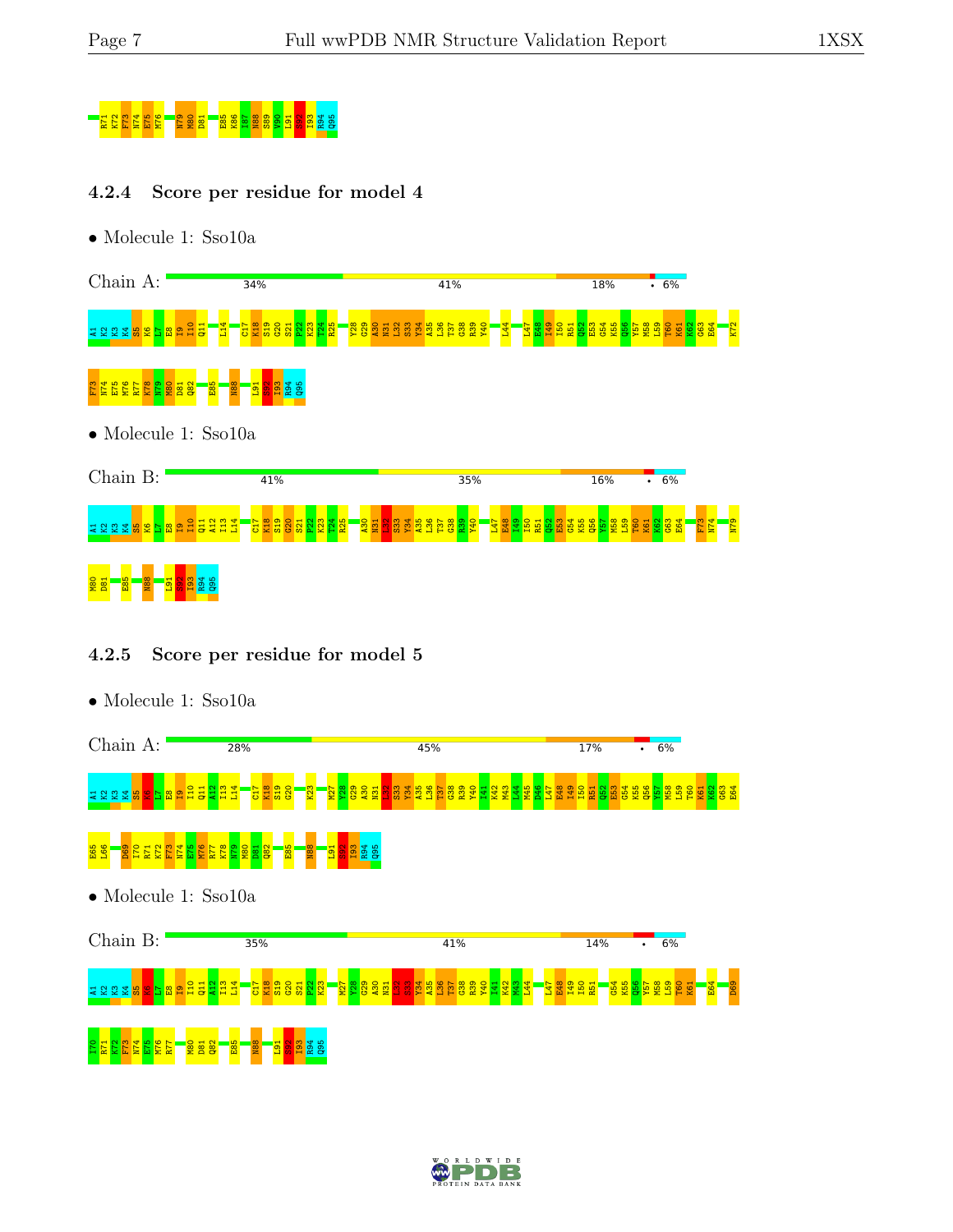#### 4.2.6 Score per residue for model 6

• Molecule 1: Sso10a



#### 4.2.7 Score per residue for model 7

• Molecule 1: Sso10a

| Chain A:                                                                                                         | 28%                                                                                                                                                                                                         | 45%                                                                                                                                | 6%<br>17%<br>٠                                                                      |
|------------------------------------------------------------------------------------------------------------------|-------------------------------------------------------------------------------------------------------------------------------------------------------------------------------------------------------------|------------------------------------------------------------------------------------------------------------------------------------|-------------------------------------------------------------------------------------|
| I13<br>L14<br><b>S</b> and and<br>$\frac{98}{8}$<br>និ និ<br>ξ4                                                  | <u>្អែដ ទី ទី ទី មី ដូច ស្រុក ស្រុក ស្រុក ស្រុក ស្រុក ទី ទី ទី ទី មី ដូច</u><br>ស្រុក ទី ទី ទី មី ដូច ស្រុ <mark>ក ស្រុ</mark> ក ស្រុក ស្រុក ស្រុក ស្រុក ស្រុក ស្រុក ស្រុក ស្រុក ស្រុក ស្រុក ស្រុក ស្រុក ស្ | N43<br><b>D46</b>                                                                                                                  | <b>85125</b><br><b>BBBBBBB</b><br><b>PSC</b><br><b>Ig</b><br><b>N<sub>5</sub></b>   |
| <b>ENRIE<br/>ENRIEN</b><br>ENRI<br>$\frac{98M}{62N}$<br>L66<br>E65<br>170<br>E64<br>L67                          | <b>883 888 887</b><br>88 88 88 887<br>D81<br><b>OSI</b><br><b>B</b><br><b>R94</b><br>$\frac{5}{19}$<br><b>aso</b>                                                                                           |                                                                                                                                    |                                                                                     |
| $\bullet$ Molecule 1: Sso10a                                                                                     |                                                                                                                                                                                                             |                                                                                                                                    |                                                                                     |
| Chain B:                                                                                                         | 33%                                                                                                                                                                                                         | 42%                                                                                                                                | .6%<br>18%                                                                          |
| A <sub>16</sub><br>$\frac{8}{2}$<br>C <sub>17</sub><br>음업 건<br>$\frac{4}{8}$<br>9                                | <u>និងខ្លួងខ្លួង</u> និ                                                                                                                                                                                     | <b>149</b><br><b>BRAGE EN STREET EN STREET EN STREET EN STREET EN STREET EN STREET EN STREET EN ST</b><br>E48<br>R51<br><b>ZF1</b> | $rac{1}{155}$<br><mark>음명 4용</mark><br><b>Dal</b><br>E64<br>E65<br>L66<br>K61<br>51 |
| N74<br><b>ETS</b><br><b>ESC</b><br><b>ESC</b><br><b>ESC</b><br><b>ESC</b><br><b>ESC</b><br>K84<br>N.<br><b>Z</b> | 88M<br><mark>ន្ល</mark> ី ខ្លី ខ្លី ខ្ល<br>L91                                                                                                                                                              |                                                                                                                                    |                                                                                     |

#### 4.2.8 Score per residue for model 8

• Molecule 1: Sso10a

Chain A:29%  $6%$  $46%$ 14%  $\ddot{\phantom{a}}$  $W I D E$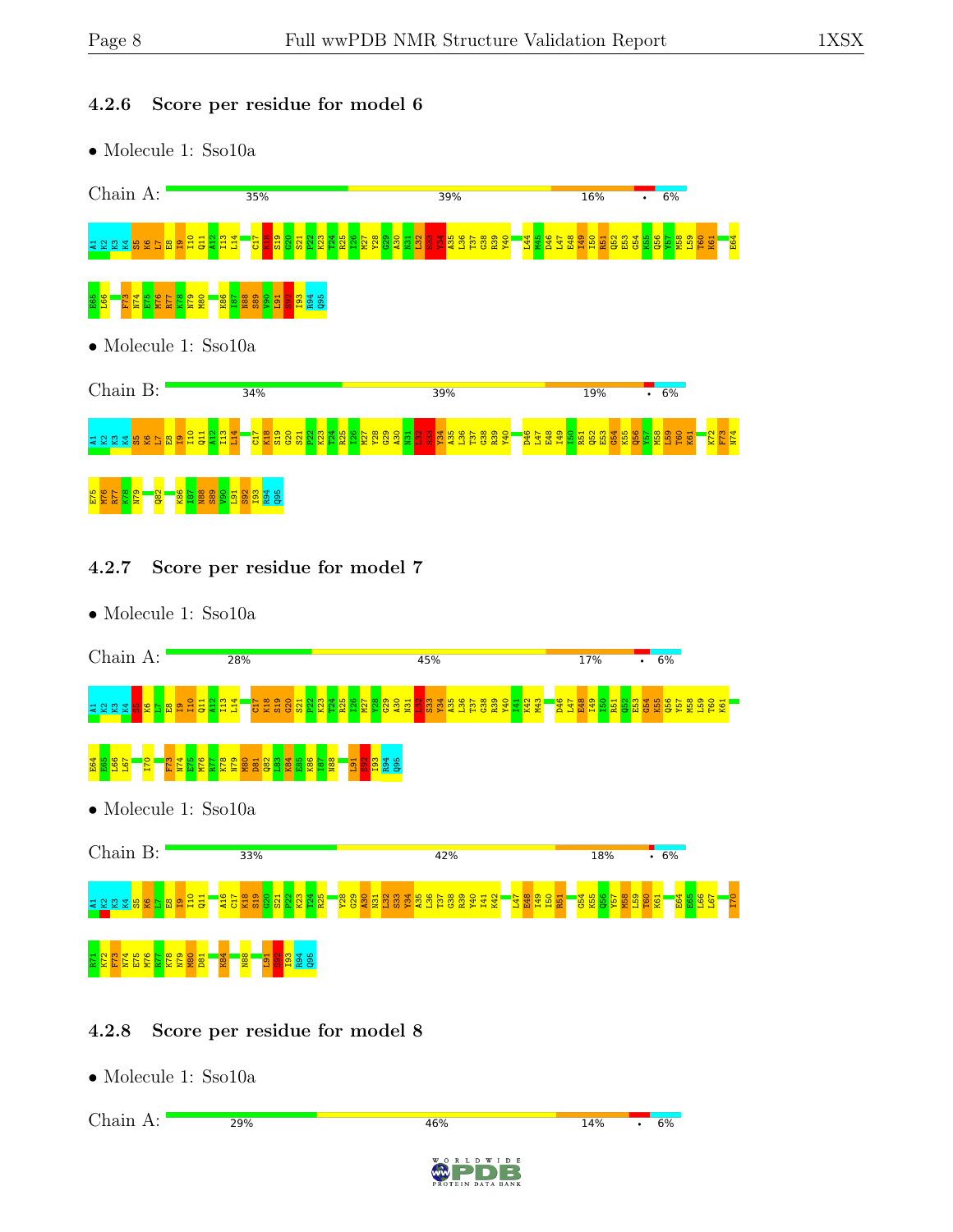# 2 x x x x 3 x 5 x 3 q 1 3 d 1 1 d 1 1 1 1 1 1 1 1 1 1 2 3 3 6 d 1 2 3 3 3 3 3 3 3 3 3 4 d 1 3 3 4 3 d 1 3 d 1 <br>2 x x x x 3 x 5 x 3 q 1 3 d 1 1 1 1 1 1 1 1 1 1 1 1 1 1 2 3 6 1 1 2 3 6 1 1 1 2 3 6 6 6 6 6 6 6 6 6 6 6 7 P71 <u>K72 F73 F73 N79 E75 M80 D81 A76 N79 N79 N79 N</u><br>2 F75 E75 E75 E87 E87 E87 E87 E88 S89 E1<mark>90 S</mark>82 E

• Molecule 1: Sso10a



#### 4.2.9 Score per residue for model 9

• Molecule 1: Sso10a



#### 4.2.10 Score per residue for model 10



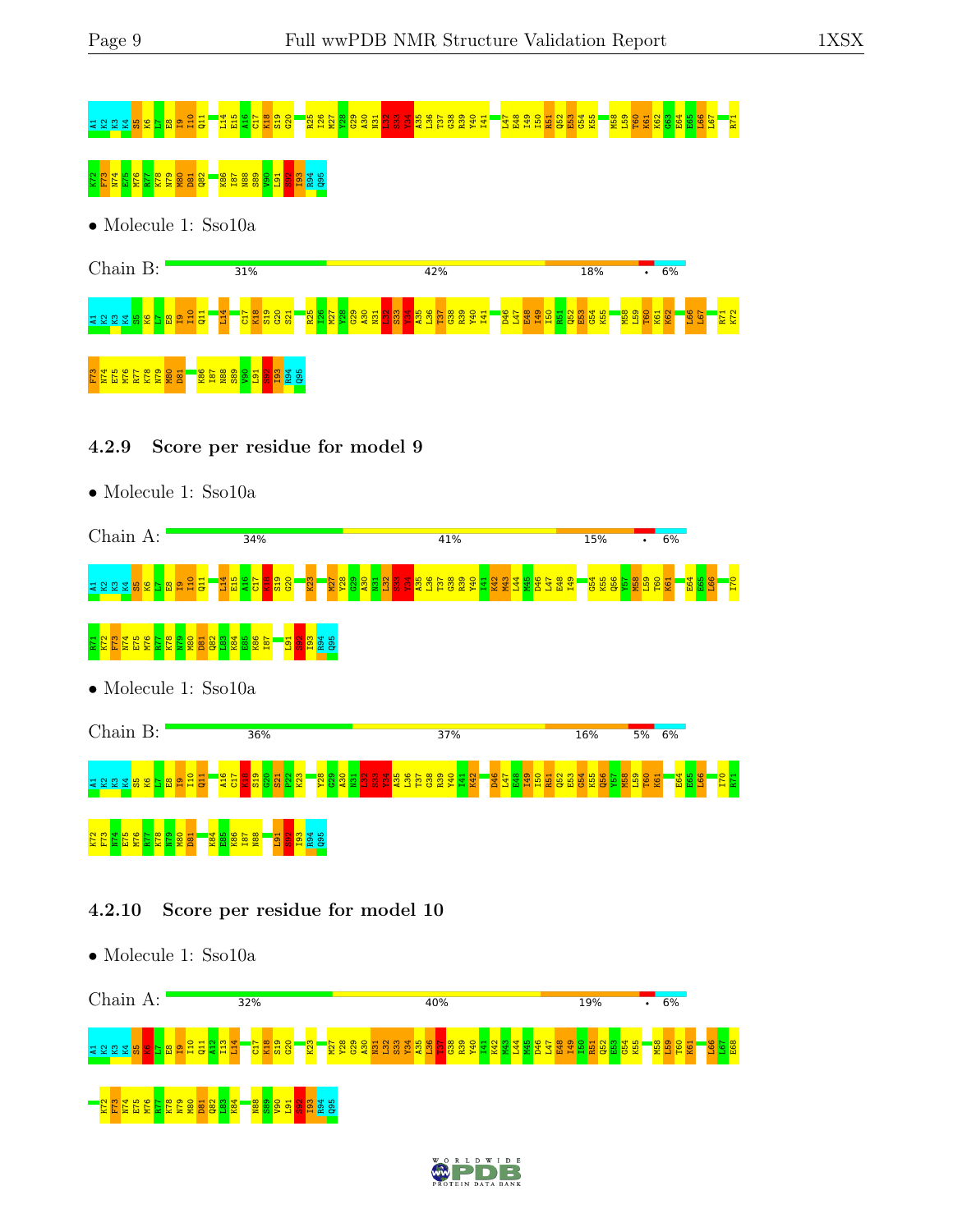• Molecule 1: Sso10a



#### 4.2.11 Score per residue for model 11



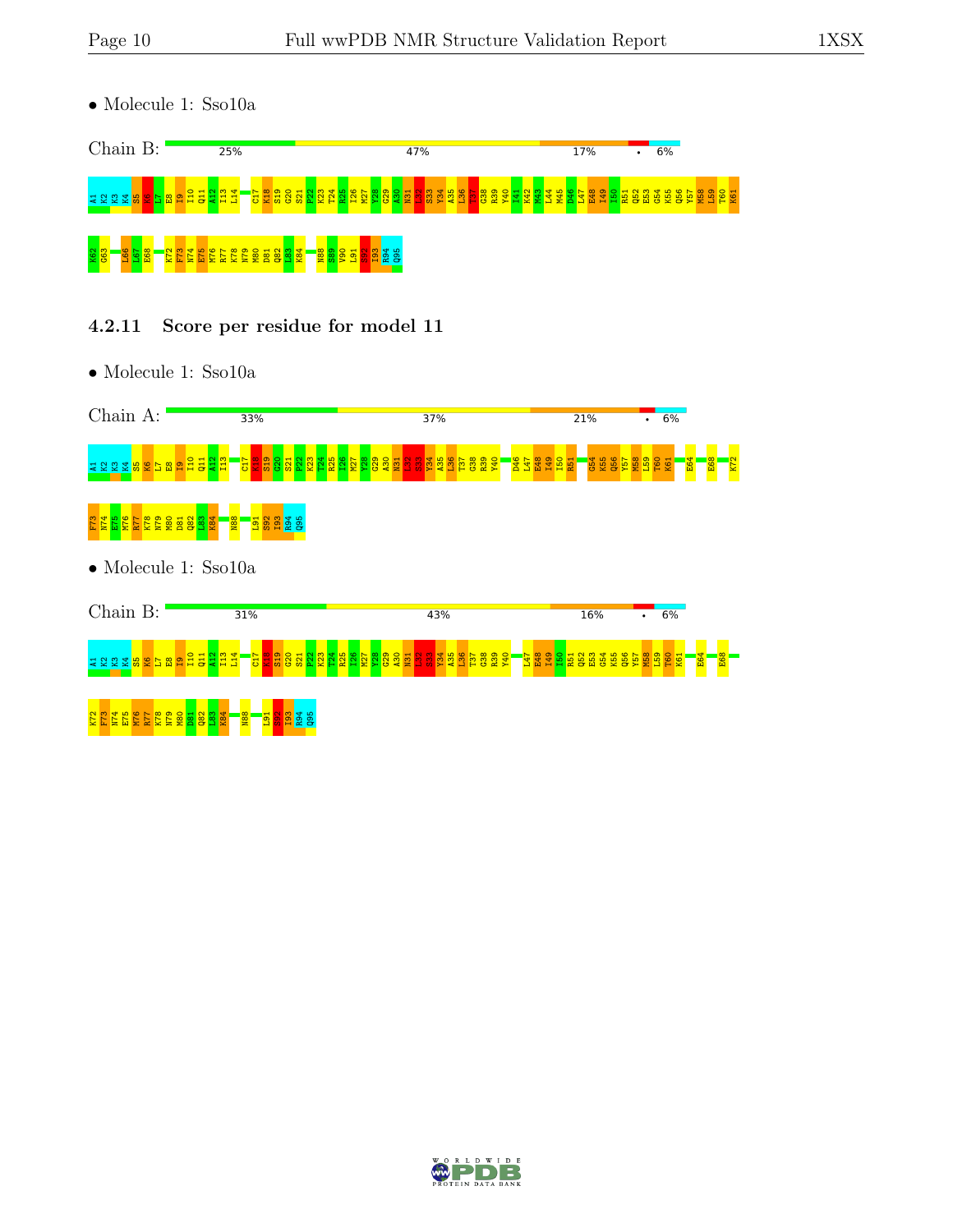# 5 Refinement protocol and experimental data overview  $(i)$

The models were refined using the following method: Simulated annealing using cartesion and torsion angle dynamics..

Of the 75 calculated structures, 11 were deposited, based on the following criterion: 10 smallest RMSD out of 13 lowest energy.

The following table shows the software used for structure solution, optimisation and refinement.

| Software name   Classification |                                        | <b>Version</b> |
|--------------------------------|----------------------------------------|----------------|
| ARIA                           | structure solution                     | 1.2            |
| Xplor-NIH                      | refinement                             | 2.9.6          |
| Xplor-NIH                      | structure solution $\vert 2.9.6 \vert$ |                |

No chemical shift data was provided.

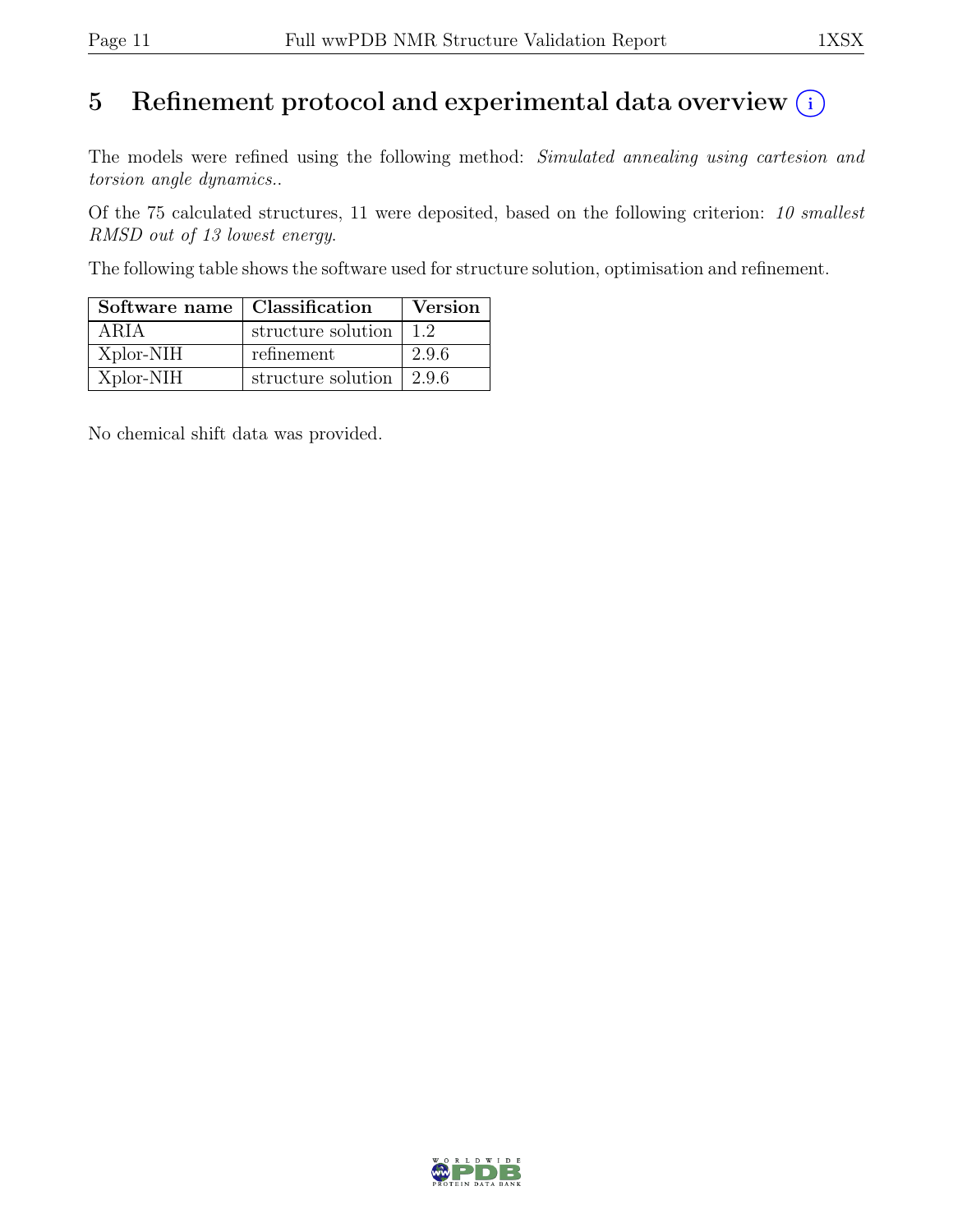# 6 Model quality  $(i)$

## 6.1 Standard geometry  $(i)$

The Z score for a bond length (or angle) is the number of standard deviations the observed value is removed from the expected value. A bond length (or angle) with  $|Z| > 5$  is considered an outlier worth inspection. RMSZ is the (average) root-mean-square of all Z scores of the bond lengths (or angles).

| Mol | Chain |                 | Bond lengths                    | Bond angles     |                               |  |
|-----|-------|-----------------|---------------------------------|-----------------|-------------------------------|--|
|     |       | <b>RMSZ</b>     | #Z>5                            | <b>RMSZ</b>     | #Z>5                          |  |
|     |       | $1.05 \pm 0.00$ | $0\pm 0/725$ ( $0.0\pm 0.0\%$ ) | $0.90 \pm 0.01$ | $0\pm0/964$ ( $0.0\pm0.0\%$ ) |  |
|     | B     | $1.05 \pm 0.00$ | $0\pm 0/725$ ( $0.0\pm 0.0\%$ ) | $0.89 \pm 0.00$ | $0\pm0/964$ ( $0.0\pm0.0\%$ ) |  |
| All | All   | 1.05            | 0/15950<br>$0.0\%$              | 0.89            | 2/21208<br>$0.0\%$ )          |  |

There are no bond-length outliers.

All unique angle outliers are listed below. They are sorted according to the Z-score of the worst occurrence in the ensemble.

|  | Mol   Chain   Res   Type |                  |                                 |  | Atoms  |                                                                   |       | Models |  |
|--|--------------------------|------------------|---------------------------------|--|--------|-------------------------------------------------------------------|-------|--------|--|
|  |                          |                  |                                 |  |        | Observed <sup>(<math>\circ</math>)</sup> $\vert$ Ideal( $\circ$ ) | Worst | Total  |  |
|  |                          | TYR.             | $\vert$ CB-CG-CD2 $\vert$ -5.31 |  | 117.81 | 121.00                                                            |       |        |  |
|  | 40                       | TYR <sub>1</sub> | $\vert$ CB-CG-CD2 $\vert$ -5.28 |  | 117.83 | 121.00                                                            |       |        |  |

There are no chirality outliers.

There are no planarity outliers.

## 6.2 Too-close contacts  $(i)$

In the following table, the Non-H and H(model) columns list the number of non-hydrogen atoms and hydrogen atoms in each chain respectively. The H(added) column lists the number of hydrogen atoms added and optimized by MolProbity. The Clashes column lists the number of clashes averaged over the ensemble.

| Mol  |      |       | Chain   Non-H   $H(model)$   $H(added)$   Clashes |       |          |
|------|------|-------|---------------------------------------------------|-------|----------|
|      |      | 719   | 767                                               | 767   | $53\pm6$ |
|      |      | 719   | 767                                               | 767   | $53\pm8$ |
| A 11 | A 11 | 15818 | 16874                                             | 16874 | 1123     |

The all-atom clashscore is defined as the number of clashes found per 1000 atoms (including hydrogen atoms). The all-atom clashscore for this structure is 34.

All unique clashes are listed below, sorted by their clash magnitude.

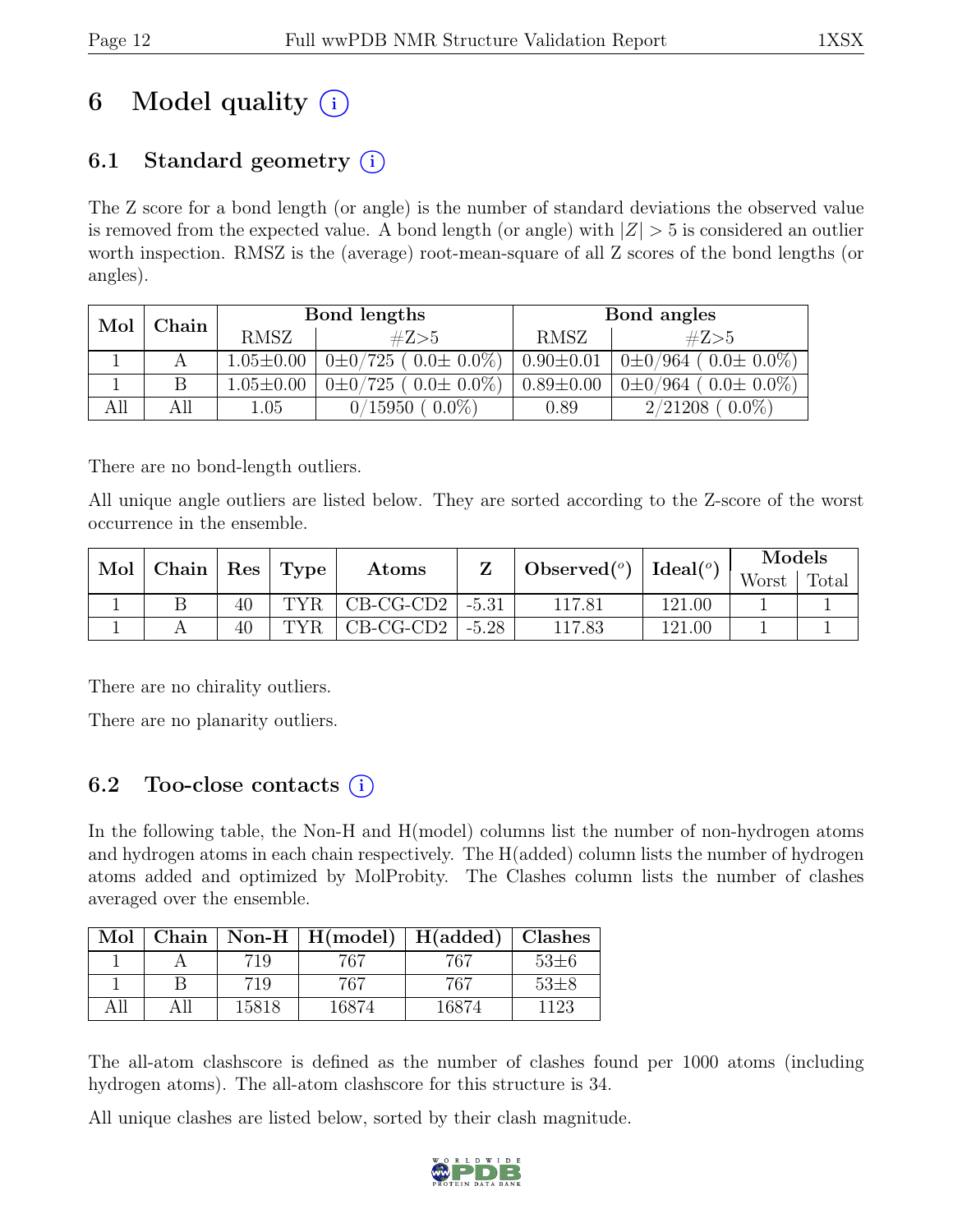| ×<br>۰. |
|---------|
|---------|

|                    |                           |              |             | Models          |                |
|--------------------|---------------------------|--------------|-------------|-----------------|----------------|
| Atom-1             | Atom-2                    | $Clash(\AA)$ | Distance(A) | Worst           | Total          |
| 1: B:6: LYS:O      | 1:B:10:ILE:HD12           | 0.80         | 1.77        | $\overline{7}$  | 4              |
| 1: A:6: LYS:O      | 1:A:10:ILE:HD12           | 0.80         | 1.77        | 10              | $\overline{3}$ |
| 1:A:47:LEU:HD23    | 1:B:91:LEU:O              | 0.78         | 1.77        | 3               | 9              |
| 1: A:91: LEU:O     | 1:B:47:LEU:HD23           | 0.77         | 1.79        | $\overline{2}$  | 10             |
| 1:B:33:SER:O       | 1:B:36:LEU:N              | 0.75         | 2.19        | 9               | 11             |
| 1:A:36:LEU:HD21    | 1:A:39:ARG:HH21           | 0.74         | 1.41        | 3               | $\mathbf{1}$   |
| 1:B:59:LEU:HD23    | 1: B:59: LEU:O            | 0.73         | 1.83        | 6               | $\mathbf{1}$   |
| 1:A:33:SER:O       | 1:A:36:LEU:N              | 0.73         | 2.20        | $\overline{2}$  | 11             |
| 1:B:59:LEU:H       | 1: B:59: LEU: HD23        | 0.71         | 1.46        | $\overline{3}$  | 9              |
| 1: B: 91: LEU: O   | 1: B:93: ILE:N            | 0.70         | 2.24        | $\overline{3}$  | 11             |
| 1:B:36:LEU:HD21    | 1:B:39:ARG:HH21           | 0.68         | 1.47        | $\mathfrak{Z}$  | $\mathbf{1}$   |
| 1:A:32:LEU:HD12    | 1: A:34:TYR:CD2           | 0.67         | 2.24        | 8               | $\mathbf{1}$   |
| 1:B:10:ILE:CD1     | 1:B:44:LEU:HD21           | 0.66         | 2.19        | 3               | $\mathbf{1}$   |
| 1:B:34:TYR:CG      | 1:B:35:ALA:N              | 0.66         | 2.63        | 11              | 8              |
| 1: A:91: LEU:O     | 1: A:93: ILE:N            | 0.66         | 2.28        | $6\phantom{.}6$ | 11             |
| 1: B: 66: LEU: O   | 1:B:70:ILE:HG22           | 0.66         | 1.91        | $\overline{7}$  | $\mathbf{1}$   |
| 1:A:10:ILE:CD1     | 1:A:44:LEU:HD21           | 0.66         | 2.21        | $\overline{3}$  | $\mathbf{1}$   |
| 1: A:34:TYR:CG     | 1:A:35:ALA:N              | 0.66         | 2.64        | 11              | 8              |
| 1: B:54: GLY:O     | 1: B:56: GLN:N            |              | 2.29        | 9               | $\overline{2}$ |
| 1:B:34:TYR:CD1     | 1:B:35:ALA:N              |              | 2.64        | $\overline{7}$  | $\overline{7}$ |
| 1: A:34:TYR:CD1    | 1:A:35:ALA:N              | 0.64         | 2.66        | $\overline{7}$  | 8              |
| 1:A:73:PHE:CG      | 1:A:74:ASN:N              | 0.64         | 2.66        | $\overline{3}$  | 9              |
| 1:B:73:PHE:CD1     | 1:B:74:ASN:N              | 0.64         | 2.66        | $\overline{7}$  | $\mathbf{1}$   |
| 1: A:54: GLY:O     | 1:A:56:GLN:N              | 0.64         | 2.31        | 11              | $\mathbf{1}$   |
| 1: A:59:LEU:H      | 1:A:59:LEU:HD23           | 0.63         | 1.52        | 11              | 10             |
| 1:A:73:PHE:CD1     | 1:A:74:ASN:N              | 0.63         | 2.66        | $\overline{7}$  | $\mathbf{1}$   |
| 1:A:32:LEU:C       | 1: A:34:TYR:H             | 0.62         | 1.98        | 6               | 11             |
| 1:A:73:PHE:CD2     | 1:A:74:ASN:N              | 0.62         | 2.67        | $\mathbf 5$     | 9              |
| 1: B: 73: PHE: CD2 | 1:B:74:ASN:N              | 0.62         | 2.67        | $\overline{2}$  | 9              |
| 1:B:34:TYR:CD2     | 1:B:35:ALA:N              | 0.62         | 2.68        | $\mathbf{1}$    | $\mathbf 1$    |
| 1:A:17:CYS:O       | $1:A:19:SER:\overline{N}$ | 0.61         | 2.34        | $8\,$           | 11             |
| 1: B: 8: GLU: O    | 1: B: 9: ILE:C            | 0.61         | 2.38        | 11              | 11             |
| 1:B:17:CYS:O       | 1:B:19:SER:N              | 0.61         | 2.34        | 10              | 11             |
| 1:B:10:ILE:HD13    | 1:B:44:LEU:HD11           | 0.61         | 1.70        | $\mathfrak{Z}$  | $\mathbf{1}$   |
| 1: B:29: GLY:O     | 1:B:30:ALA:HB2            | 0.61         | 1.96        | $\overline{7}$  | $\mathbf{1}$   |
| 1: A:23: LYS: NZ   | 1: A:34:TYR:CE1           | 0.61         | 2.65        | $6\phantom{.}6$ | $\mathbf{1}$   |
| 1: B:48: GLU: C    | 1:B:49:ILE:HD12           | 0.61         | 2.16        | $\overline{5}$  | $\overline{2}$ |
| 1: A:80:MET:SD     | 1: A:81:ASP:N             | 0.61         | 2.73        | $\overline{2}$  | 8              |
| 1: B: 61: LYS: H   | 1: B: 61: LYS: CD         | 0.61         | 2.09        | 8               | $\overline{2}$ |
| 1: A:8: GLU:O      | 1: A:9: ILE:C             | 0.60         | 2.38        | 11              | 11             |
| 1:B:73:PHE:CG      | 1:B:74:ASN:N              | 0.60         | 2.67        | $\mathbf{1}$    | 8              |
| 1:B:33:SER:O       | 1:B:35:ALA:N              | 0.60         | 2.34        | 9               | 11             |

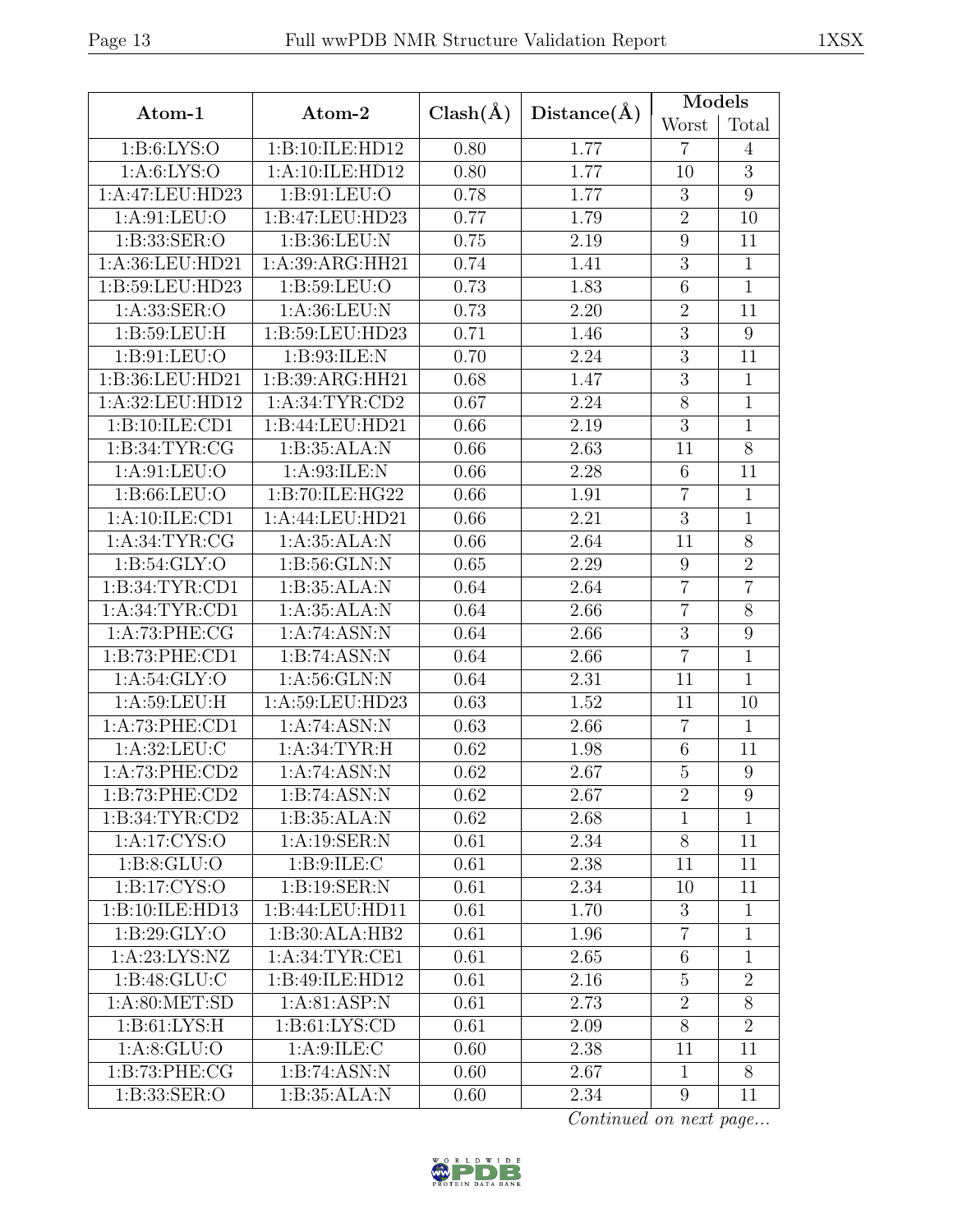|                    |                   |              |             |                  | Models           |  |
|--------------------|-------------------|--------------|-------------|------------------|------------------|--|
| Atom-1             | Atom-2            | $Clash(\AA)$ | Distance(A) | Worst            | Total            |  |
| 1: B:80:MET:SD     | 1:B:81:ASP:N      | 0.60         | 2.74        | $\overline{7}$   | 6                |  |
| 1: A:29: GLY:O     | 1:A:30:ALA:HB2    | 0.60         | 1.97        | $\overline{4}$   | $\overline{3}$   |  |
| 1: A:51: ARG:N     | 1:A:58:MET:O      | 0.60         | 2.35        | $\overline{4}$   | $\mathbf 5$      |  |
| 1: B:32: LEU: C    | 1:B:34:TYR:H      | 0.60         | 2.00        | 8                | 11               |  |
| 1:A:44:LEU:HD22    | 1:A:49:ILE:HG21   | 0.59         | 1.75        | 10               | $\overline{4}$   |  |
| 1: A:91: LEU: C    | 1:A:93:ILE:H      | 0.59         | 2.01        | $\overline{4}$   | 10               |  |
| 1: B: 91: LEU: C   | 1: B:93: ILE:H    | 0.59         | 2.01        | $\overline{4}$   | $\overline{8}$   |  |
| 1:B:51:ARG:N       | 1: B:58: MET:O    | 0.58         | 2.37        | $\sqrt{2}$       | $\boldsymbol{9}$ |  |
| 1: A:37:THR:O      | 1: A:40: TYR: N   | 0.57         | 2.36        | $\overline{3}$   | 11               |  |
| 1: A:13: ILE: O    | 1:A:17:CYS:SG     | 0.57         | 2.63        | $\overline{7}$   | $\mathbf{1}$     |  |
| 1:A:91:LEU:O       | 1:A:91:LEU:HD23   | 0.57         | $2.00\,$    | $\overline{2}$   | $\overline{1}$   |  |
| 1: B:59: LEU:H     | 1: B:59: LEU:CD2  | 0.57         | 2.12        | $\overline{3}$   | $\overline{8}$   |  |
| 1: B:57: TYR: N    | 1: B:57: TYR: CD1 | 0.57         | 2.72        | $\overline{5}$   | $\overline{3}$   |  |
| 1: A:33: SER:O     | 1:A:35:ALA:N      | 0.56         | 2.39        | $\boldsymbol{9}$ | 11               |  |
| 1: A:58: MET:CG    | 1: A:59: LEU: N   | 0.56         | 2.68        | $9\phantom{.}$   | 6                |  |
| 1: B:37:THR:O      | 1: B:40: TYR:N    | 0.56         | 2.37        | $\overline{3}$   | 11               |  |
| 1: A:76: MET:SD    | 1: B:76: MET:SD   | 0.56         | 3.04        | 11               | $\overline{7}$   |  |
| 1: A:57:TYR:CD1    | 1: A:57:TYR:N     | 0.56         | 2.73        | $\overline{4}$   | $\overline{3}$   |  |
| 1: A:80:MET:SD     | 1: B:80: MET:SD   | 0.56         | 3.03        | 11               | $\mathbf{1}$     |  |
| 1: B:27: MET:N     | 1:B:32:LEU:HD23   | 0.55         | 2.16        | $\overline{2}$   | $\overline{2}$   |  |
| 1: A:59: LEU:H     | 1:A:59:LEU:CD2    | 0.55         | 2.15        | $\overline{5}$   | $\overline{7}$   |  |
| 1:A:66:LEU:HD13    | 1: A:66:LEU:O     | 0.55         | 2.01        | $\boldsymbol{9}$ | $\mathbf{1}$     |  |
| 1:B:27:MET:HA      | 1:B:32:LEU:HD23   | 0.55         | 1.79        | $8\,$            | $\mathbf{1}$     |  |
| 1:A:32:LEU:HD12    | 1:A:34:TYR:HB3    | 0.55         | 1.77        | $\overline{5}$   | $\mathbf{1}$     |  |
| 1: B:54: GLY:O     | 1: B: 55: LYS: CB | 0.55         | 2.55        | 11               | $\boldsymbol{9}$ |  |
| 1: A:8: GLU:O      | 1:A:11:GLN:N      | 0.54         | 2.40        | $\overline{7}$   | $\overline{8}$   |  |
| 1:B:44:LEU:HD22    | 1:B:49:ILE:HG21   | 0.54         | 1.79        | 10               | $\overline{3}$   |  |
| 1: A: 5: SER: O    | 1:A:40:TYR:CZ     | 0.54         | 2.60        | $\overline{3}$   | $\overline{2}$   |  |
| 1: B:37:THR:O      | 1: B: 39: ARG: N  | 0.54         | 2.41        | 10               | 9                |  |
| 1: B:5: SER:O      | 1: B: 40: TYR: CZ | 0.54         | 2.60        | 3                | 3                |  |
| 1: A:54: GLY:O     | 1: A: 55: LYS: CB | 0.54         | 2.56        | $\boldsymbol{9}$ | $\overline{8}$   |  |
| 1:B:59:LEU:HD23    | 1: B:59: LEU: N   | 0.54         | 2.17        | 3                | 8                |  |
| 1: B: 8: GLU: O    | 1:B:11:GLN:N      | 0.54         | 2.40        | 10               | $\overline{8}$   |  |
| 1: A: 13: ILE: CG2 | 1:A:50:ILE:HD11   | 0.54         | 2.33        | $\overline{2}$   | $\mathbf{1}$     |  |
| 1:B:50:ILE:CG2     | 1: B:51: ARG:N    | 0.54         | 2.70        | $\sqrt{2}$       | 6                |  |
| 1: A:85:GLU:O      | 1: A:88: ASN:ND2  | 0.54         | 2.42        | 4                | $\mathbf 1$      |  |
| 1: A:32: LEU:O     | 1: A:34:TYR:N     | 0.53         | 2.41        | 8                | 3                |  |
| 1:A:72:LYS:O       | 1: A:75: GLU: N   | 0.53         | 2.42        | 9                | 3                |  |
| 1: A:66: LEU:HD11  | 1:B:87:ILE:HG23   | 0.53         | 1.79        | $8\,$            | $\overline{2}$   |  |
| 1: B:27: MET:C     | 1: B:29: GLY:N    | 0.53         | 2.62        | 11               | $\overline{7}$   |  |
| 1: B:58: MET:CG    | 1: B: 59: LEU: N  | 0.53         | 2.71        | 11               | $6\,$            |  |

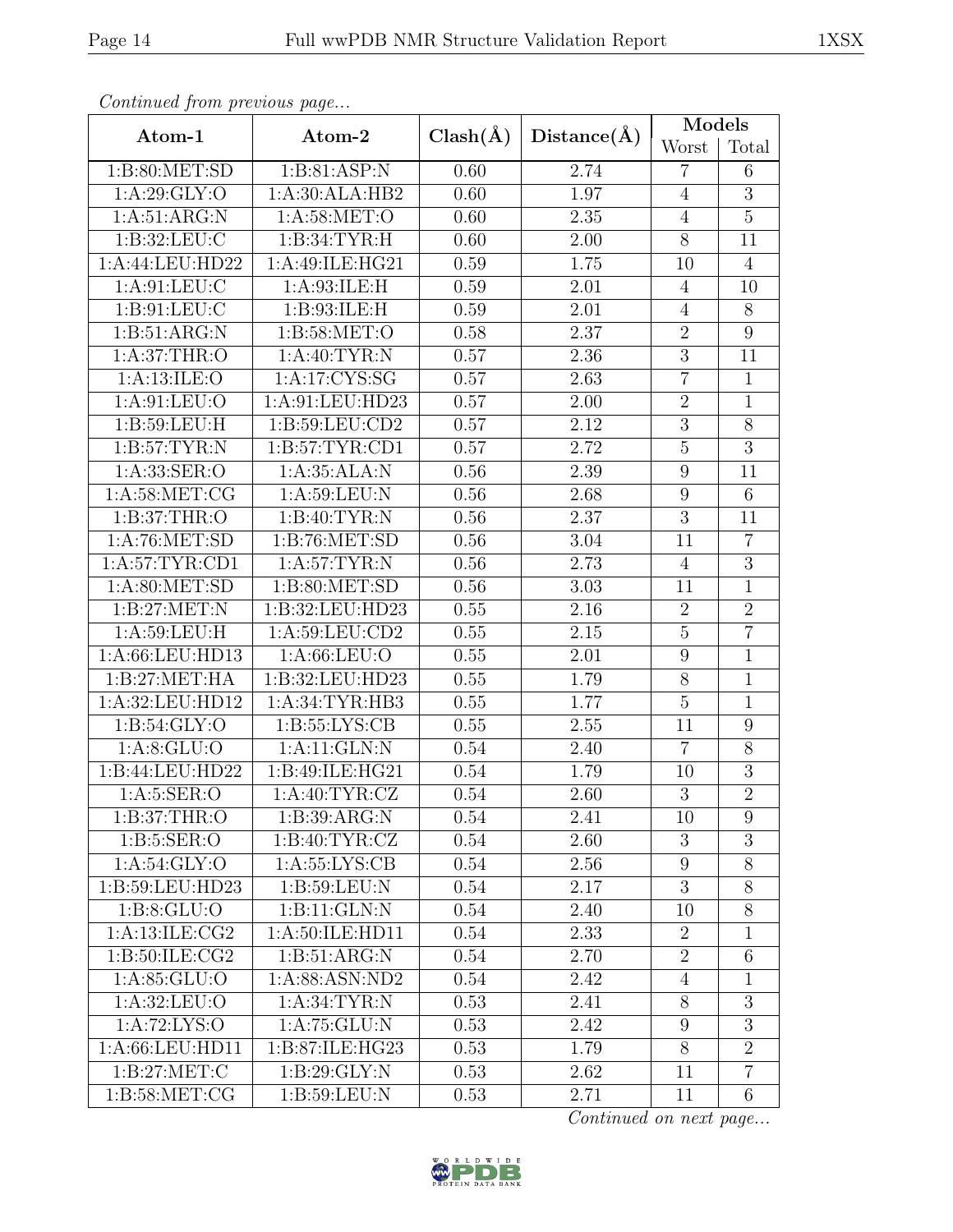| Continuum from protious page     |                   |              |                   | Models           |                 |
|----------------------------------|-------------------|--------------|-------------------|------------------|-----------------|
| Atom-1                           | Atom-2            | $Clash(\AA)$ | Distance(A)       | Worst            | Total           |
| 1: A:37:THR:O                    | 1:A:39:ARG:N      | 0.53         | 2.42              | 10               | 9               |
| 1: B:60:THR:O                    | 1: B:63: GLY:N    | 0.53         | 2.42              | $\overline{4}$   | $\overline{4}$  |
| 1: A:61:LYS:H                    | 1: A: 61: LYS: CD | 0.53         | 2.16              | $\sqrt{6}$       | $\overline{2}$  |
| 1: A:84: LYS:NZ                  | 1:A:88:ASN:ND2    | 0.53         | 2.57              | 11               | $\overline{2}$  |
| 1: A:8: GLU:O                    | 1:A:10:ILE:N      | 0.53         | 2.42              | $\overline{2}$   | 8               |
| 1:B:13:ILE:CG2                   | 1:B:50:ILE:HD11   | 0.53         | 2.34              | $\overline{2}$   | $\overline{2}$  |
| 1: B:37:THR:C                    | 1: B:39: ARG: N   | 0.53         | 2.62              | 10               | 9               |
| 1: A: 5: SER: O                  | 1: A:40: TYR:CE2  | 0.52         | 2.63              | $\overline{7}$   | $\mathbf{1}$    |
| 1:B:85:GLU:O                     | 1:B:88:ASN:ND2    | 0.52         | 2.42              | $\overline{4}$   | $\overline{1}$  |
| 1: B: 66: LEU: O                 | 1:B:66:LEU:HD13   | 0.52         | 2.04              | $\boldsymbol{9}$ | $\mathbf{1}$    |
| 1: A:27: MET: N                  | 1:A:32:LEU:HD23   | 0.52         | 2.18              | $\boldsymbol{9}$ | $\overline{5}$  |
| 1:A:32:LEU:HD12                  | 1: A:34: TYR: CG  | 0.52         | 2.40              | $8\,$            | $\mathbf{1}$    |
| 1: A:10: ILE:O                   | 1:A:13:ILE:N      | 0.52         | 2.42              | 10               | 6               |
| 1: A:37:THR:C                    | 1: A:39: ARG: N   | 0.52         | 2.62              | 10               | 11              |
| 1: B:8: GLU:O                    | 1:B:10:ILE:N      | 0.52         | 2.42              | $\overline{2}$   | 8               |
| 1:B:30:ALA:C                     | 1:B:32:LEU:H      | 0.52         | 2.08              | $\boldsymbol{9}$ | $\overline{6}$  |
| 1: A:27: MET:C                   | 1:A:29:GLY:N      | 0.52         | 2.62              | $\bf 5$          | $8\,$           |
| $1: B: 41: ILE: H\overline{G23}$ | 1:B:50:ILE:HD13   | 0.52         | $\overline{1.82}$ | $\overline{8}$   | $\mathbf{1}$    |
| 1: A:88: ASN:O                   | 1: A:92: SER: N   | 0.52         | 2.42              | $\mathbf{1}$     | $\overline{2}$  |
| 1: A:84: LYS:NZ                  | 1:A:88:ASN:HD21   | 0.52         | 2.02              | 11               | $\overline{2}$  |
| 1: B:69: ASP:N                   | 1:B:69:ASP:OD1    | 0.52         | 2.42              | $\mathbf 5$      | $\mathbf{1}$    |
| 1:B:47:LEU:O                     | 1:B:48:GLU:CB     | 0.51         | 2.58              | $\mathfrak{Z}$   | 10              |
| 1: A:23: LYS: CE                 | 1:A:34:TYR:CE1    | 0.51         | 2.92              | $\boldsymbol{9}$ | $\mathbf{1}$    |
| 1: B: 5: SER: OG                 | 1: B:6: LYS: N    | 0.51         | 2.42              | 9                | $\overline{1}$  |
| 1: A:51: ARG:HG2                 | 1: A:60:THR:HG22  | 0.51         | 1.82              | 10               | $\mathbf{1}$    |
| 1:B:50:ILE:HG22                  | 1: B:51: ARG:N    | 0.51         | 2.20              | $\boldsymbol{3}$ | $\overline{6}$  |
| 1: B:62: LYS:N                   | 1: B:62: LYS:CD   | 0.51         | 2.74              | $8\,$            | $\mathbf{1}$    |
| 1:A:47:LEU:O                     | 1:A:48:GLU:CB     | 0.51         | 2.58              | 10               | $\overline{10}$ |
| 1:A:47:LEU:HD21                  | 1:B:93:ILE:O      | 0.51         | 2.06              | 11               | $\mathbf 1$     |
| 1:B:40:TYR:N                     | 1:B:40:TYR:CD1    | 0.51         | 2.77              | 6                | $\overline{2}$  |
| 1:B:42:LYS:NZ                    | 1:B:46:ASP:OD1    | 0.51         | 2.43              | $9\phantom{.}$   | $\mathbf{1}$    |
| 1: A:50: ILE: CG2                | 1: A:51: ARG:N    | 0.51         | 2.73              | 11               | $\overline{5}$  |
| 1:A:50:ILE:HG22                  | 1: A:51: ARG:N    | 0.51         | 2.19              | 11               | $\overline{5}$  |
| 1:A:14:LEU:CD1                   | 1:A:66:LEU:HD23   | 0.51         | 2.35              | $\overline{7}$   | $\overline{2}$  |
| 1: A:40: TYR: N                  | 1: A:40:TYR:CD1   | 0.51         | 2.77              | $\sqrt{6}$       | $\overline{2}$  |
| 1: A:5: SER:O                    | 1: A:6: LYS: CB   | 0.51         | 2.59              | 11               | $\overline{2}$  |
| 1: B:27: MET:O                   | 1: B:29: GLY:N    | 0.51         | 2.43              | 11               | $\overline{3}$  |
| 1: A:58: MET:SD                  | 1: A:59: LEU:O    | 0.51         | 2.68              | 10               | $\mathbf{1}$    |
| 1: B:84: LYS:NZ                  | 1:B:88:ASN:HD21   | 0.51         | 2.03              | 10               | $\overline{2}$  |
| 1:A:84:LYS:HZ1                   | 1:A:88:ASN:HD21   | 0.51         | 1.48              | 11               | $\mathbf{1}$    |
| 1:B:17:CYS:SG                    | 1:B:59:LEU:CD2    | 0.51         | 2.99              | 10               | $\mathbf{1}$    |

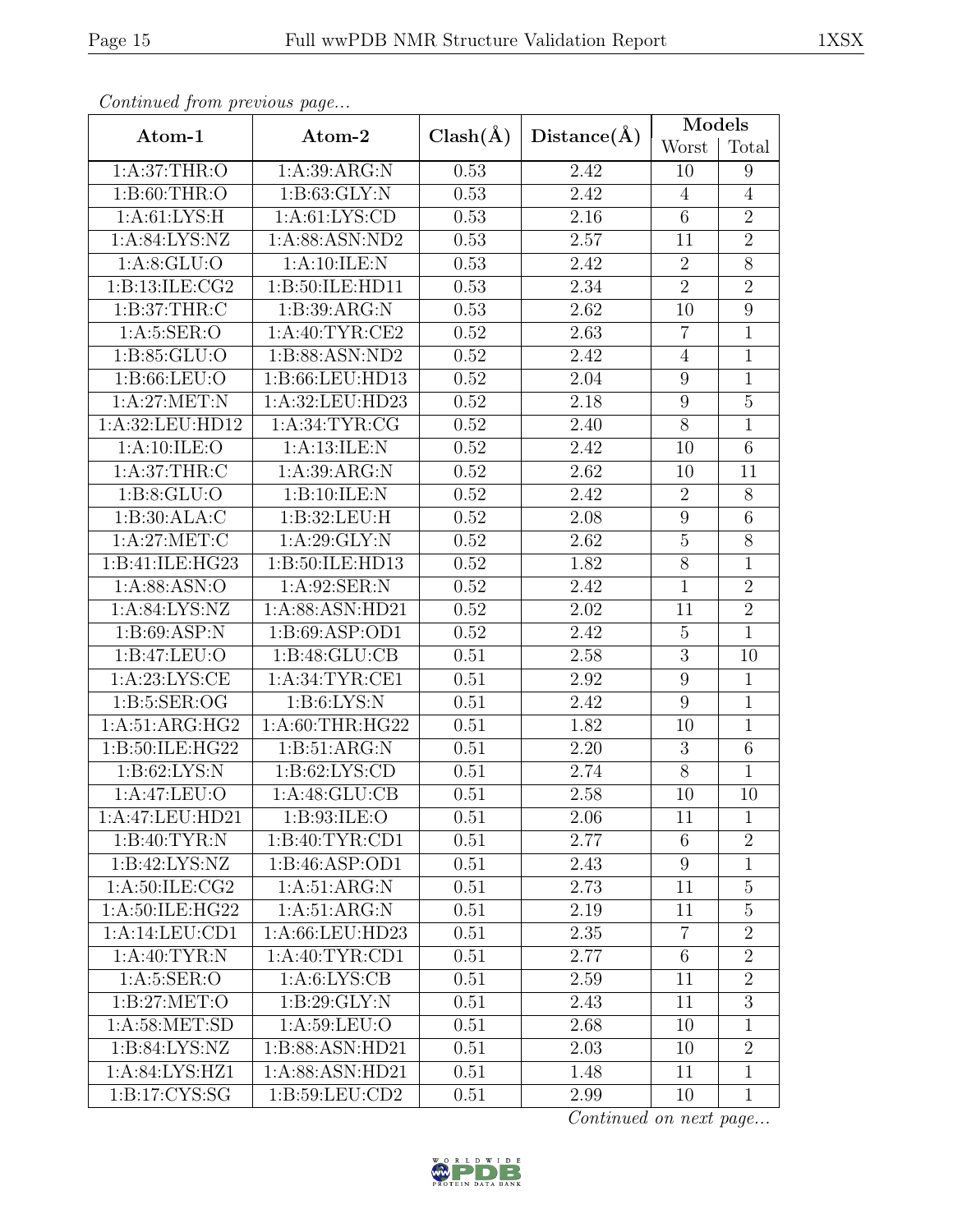|                   |                  |              |             |                  |                | Models |  |
|-------------------|------------------|--------------|-------------|------------------|----------------|--------|--|
| Atom-1            | Atom-2           | $Clash(\AA)$ | Distance(A) | Worst            | Total          |        |  |
| 1: A: 33: SER: CB | 1:A:37:THR:OG1   | 0.50         | 2.59        | 9                | 3              |        |  |
| 1:A:59:LEU:HD23   | 1: A:59: LEU: N  | 0.50         | 2.21        | 11               | $\overline{7}$ |        |  |
| 1: B:32:LEU:O     | 1:B:34:TYR:N     | 0.50         | 2.44        | 9                | $\overline{4}$ |        |  |
| 1:A:42:LYS:NZ     | 1:A:46:ASP:OD1   | 0.50         | 2.44        | 9                | $\overline{2}$ |        |  |
| 1: B:80:MET:C     | 1: B:80: MET:SD  | 0.50         | 2.90        | $\overline{2}$   | $\mathbf{1}$   |        |  |
| 1: A:30:ALA:C     | 1:A:32:LEU:H     | 0.50         | 2.10        | 11               | $\overline{3}$ |        |  |
| 1: A:27: MET:O    | 1:A:29:GLY:N     | 0.50         | 2.45        | $\overline{5}$   | $\overline{3}$ |        |  |
| 1:A:60:THR:O      | 1: A:63: GLY:N   | 0.50         | 2.43        | $\overline{4}$   | $\overline{4}$ |        |  |
| 1: A:32:LEU: C    | 1: A:34:TYR:N    | 0.50         | 2.66        | $8\,$            | 9              |        |  |
| 1: A:69: ASP:OD1  | 1: A:69: ASP: N  | 0.50         | 2.43        | $\bf 5$          | $\mathbf{1}$   |        |  |
| 1: A:62: LYS: N   | 1: A:62: LYS:CD  | 0.50         | 2.74        | $8\,$            | $\overline{1}$ |        |  |
| 1:A:10:ILE:HD11   | 1: A:40: TYR:CD1 | 0.50         | 2.42        | 11               | $\overline{1}$ |        |  |
| 1:A:87:ILE:HG23   | 1:B:66:LEU:HD11  | 0.49         | 1.84        | $8\,$            | $\overline{2}$ |        |  |
| 1: B: 33: SER: O  | 1: B:34: TYR: C  | 0.49         | 2.50        | $9\phantom{.}$   | 11             |        |  |
| 1:A:45:MET:SD     | 1: A:50: ILE: O  | 0.49         | 2.70        | 3                | $\overline{2}$ |        |  |
| 1: B:60:THR:O     | 1: B: 61: LYS: C | 0.49         | 2.49        | 10               | $\overline{9}$ |        |  |
| 1:B:84:LYS:NZ     | 1:B:88:ASN:ND2   | 0.49         | 2.60        | $\overline{7}$   | $\overline{2}$ |        |  |
| 1: B:29: GLY:O    | 1:B:30:ALA:CB    | 0.49         | 2.60        | $\overline{7}$   | $\mathbf{1}$   |        |  |
| 1: B:5: SER:O     | 1: B:6: LYS: CB  | 0.49         | 2.61        | $\overline{2}$   | $\overline{2}$ |        |  |
| 1:A:88:ASN:ND2    | 1: A:88: ASN: C  | 0.49         | 2.66        | $\boldsymbol{3}$ | $\overline{3}$ |        |  |
| 1:A:32:LEU:CD1    | 1: A:34:TYR:CD2  | 0.49         | 2.95        | $\overline{8}$   | $\overline{1}$ |        |  |
| 1: B:32: LEU: C   | 1:B:34:TYR:N     | 0.49         | 2.66        | 11               | 10             |        |  |
| 1:B:88:ASN:C      | 1:B:88:ASN:ND2   | 0.49         | 2.65        | $\overline{5}$   | $\overline{2}$ |        |  |
| 1: A:34:TYR:CD1   | 1: A:34:TYR:C    | 0.49         | 2.86        | $\overline{5}$   | $\overline{7}$ |        |  |
| 1:B:18:LYS:HA     | 1:B:59:LEU:HD13  | 0.48         | 1.85        | $\boldsymbol{9}$ | $\overline{8}$ |        |  |
| 1: B:34: TYR: CD1 | 1: B:34: TYR: C  | 0.48         | 2.86        | $\overline{3}$   | $\overline{7}$ |        |  |
| 1: B:27: MET:O    | 1:B:30:ALA:N     | 0.48         | 2.46        | 11               | $\mathbf{1}$   |        |  |
| 1: A: 33: SER: O  | 1: A:34:TYR:C    | 0.48         | 2.52        | $\boldsymbol{9}$ | 11             |        |  |
| 1:A:53:GLU:OE1    | 1: A:58: MET:SD  | 0.48         | 2.72        | $\overline{2}$   | $\mathbf{1}$   |        |  |
| 1:B:51:ARG:HG2    | 1: B:60:THR:HG22 | 0.48         | 1.85        | 3                | $\mathbf{1}$   |        |  |
| 1: A:58: MET:SD   | 1: A:59:LEU:N    | 0.48         | 2.86        | 10               | $\mathbf{1}$   |        |  |
| 1: A:9: ILE: CG2  | 1:A:10:ILE:N     | 0.48         | 2.77        | $\overline{7}$   | 3              |        |  |
| 1: B:51: ARG:O    | 1: B:58: MET: N  | 0.48         | 2.39        | $\overline{7}$   | $\mathbf{1}$   |        |  |
| 1: B:50: ILE: O   | 1: B:60:THR:CG2  | 0.48         | 2.61        | 3                | $\mathbf{1}$   |        |  |
| 1: B: 72: LYS: O  | 1:B:75:GLU:N     | 0.48         | 2.47        | $6\,$            | 6              |        |  |
| 1: B: 33: SER: CB | 1: B:37:THR:OG1  | 0.48         | 2.62        | $\mathbf{1}$     | 3              |        |  |
| 1: A:72: LYS:O    | 1: A:76: MET: N  | 0.48         | 2.47        | $\sqrt{2}$       | 3              |        |  |
| 1: A:65: GLU:CD   | 1: A:65: GLU: N  | 0.48         | 2.67        | $\overline{2}$   | $\mathbf 1$    |        |  |
| 1: B:23: LYS: CE  | 1:B:34:TYR:CE1   | 0.48         | 2.96        | $9\phantom{.}$   | $\mathbf{1}$   |        |  |
| 1: A:17: CYS:C    | 1:A:19:SER:N     | 0.47         | 2.68        | 8                | 11             |        |  |
| 1: A:20: GLY: C   | 1: A:56: GLN:NE2 |              | 2.68        | $\overline{7}$   | $\overline{2}$ |        |  |

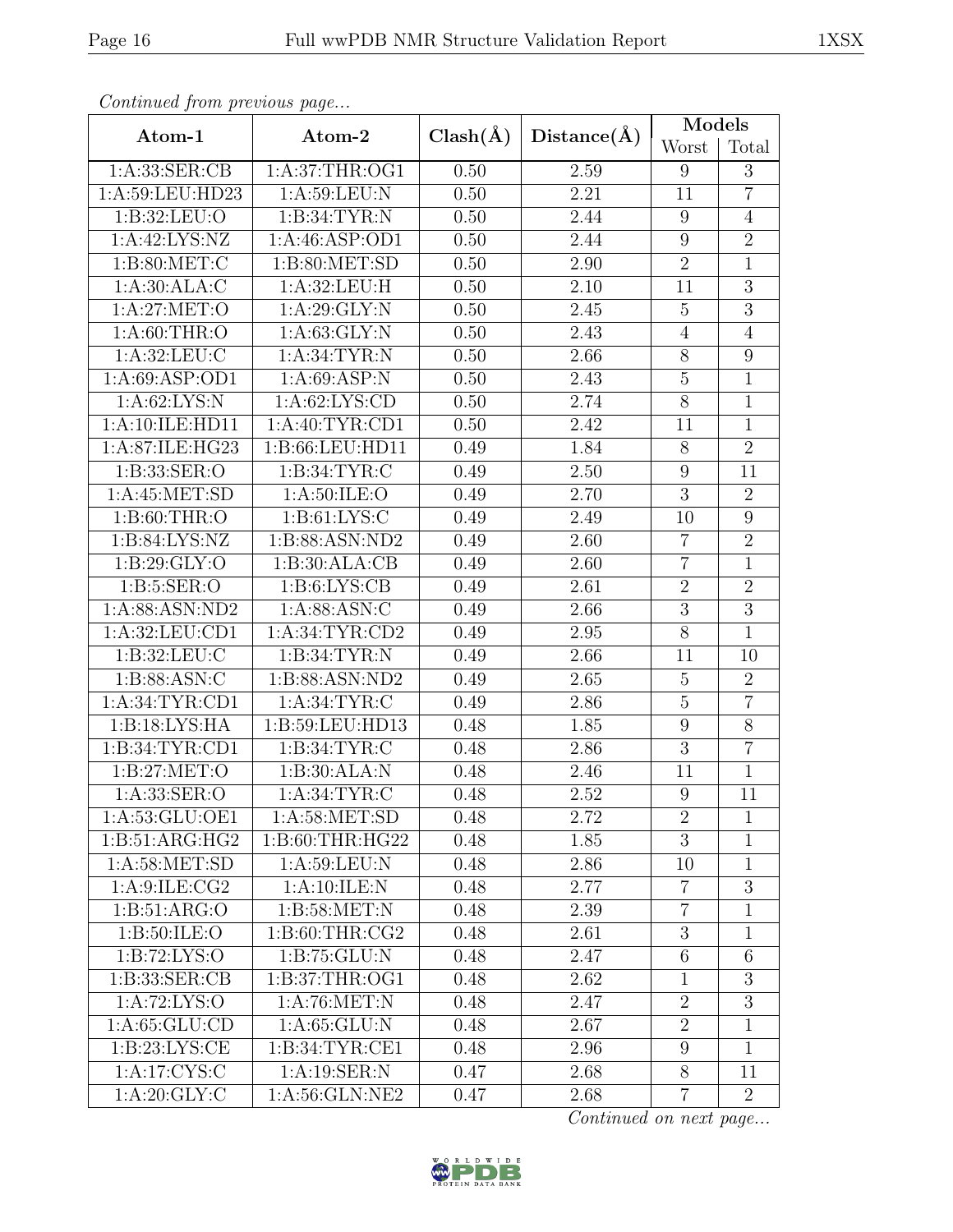| Continueu from pretious page |                              |              |             |                 | Models           |
|------------------------------|------------------------------|--------------|-------------|-----------------|------------------|
| Atom-1                       | Atom-2                       | $Clash(\AA)$ | Distance(A) | Worst           | Total            |
| 1: A:37:THR:O                | 1: A:38: GLY: C              | 0.47         | 2.52        | 5               | 10               |
| 1: A:60:THR:O                | 1: A:61: LYS:C               | 0.47         | 2.52        | 6               | 9                |
| 1: B:5: SER:O                | 1: B:40: TYR: CE2            | 0.47         | 2.68        | $\overline{7}$  | $\mathbf{1}$     |
| 1: A:88: ASN:O               | 1:A:92:SER:CA                | 0.47         | 2.62        | $8\,$           | $\overline{2}$   |
| 1: A:76: MET:SD              | 1:B:79:ASN:OD1               | 0.47         | 2.72        | $\mathfrak{Z}$  | $\mathbf{1}$     |
| 1: B: 9: ILE: CG2            | 1:B:10:ILE:N                 | 0.47         | 2.76        | $\overline{7}$  | $\overline{3}$   |
| 1:A:18:LYS:HA                | 1:A:59:LEU:HD13              | 0.47         | 1.86        | $\overline{7}$  | $\overline{8}$   |
| 1: A: 43: MET: SD            | 1:A:47:LEU:HD22              | 0.47         | 2.49        | $\bf 5$         | $\mathbf{1}$     |
| 1: A:93: ILE:O               | 1: B: 43: MET: CE            | 0.47         | 2.63        | $\overline{1}$  | $\mathbf{1}$     |
| 1:B:88:ASN:HB3               | 1:B:93:ILE:HD12              | 0.47         | 1.86        | $8\,$           | $\mathbf{1}$     |
| 1:A:89:SER:OG                | 1: A:90: VAL: N              | 0.47         | 2.48        | $\overline{2}$  | $\overline{1}$   |
| 1: A:17: CYS:C               | 1:A:19:SER:H                 | 0.47         | 2.13        | 8               | 11               |
| 1: B: 91: LEU: C             | 1:B:93:ILE:N                 | 0.47         | 2.68        | 11              | $\boldsymbol{9}$ |
| 1: A:66:LEU:O                | 1:A:70:ILE:HG22              | 0.47         | 2.10        | $\overline{5}$  | $\overline{1}$   |
| 1:B:53:GLU:O                 | 1: B: 53: GLU: CG            | 0.47         | 2.63        | 11              | $\mathbf{1}$     |
| 1:B:68:GLU:OE2               | 1:B:72:LYS:NZ                |              | 2.42        | 11              | $\overline{1}$   |
| 1: A:91: LEU: C              | 1:A:93:ILE:N                 |              | 2.68        | 3               | 10               |
| 1: A: 33: SER: CA            | 1:A:37:THR:OG1               |              | 2.62        | $\overline{9}$  | $\overline{2}$   |
| 1:B:26:ILE:HG22              | 1:B:32:LEU:HD21              | 0.47         | 1.87        | 10              | $\mathbf{1}$     |
| 1: B: 17: CYS: C             | 1:B:19:SER:H                 | 0.46         | 2.13        | 8               | 11               |
| 1: B:37:THR:O                | 1: B: 38: GLY: C             | 0.46         | 2.53        | 10              | 10               |
| 1: B:27: MET:C               | 1: B:29: GLY: H              | 0.46         | 2.13        | $\overline{5}$  | $6\phantom{.}6$  |
| 1: B:57: TYR:CD1             | 1: B:57: TYR: N              | 0.46         | 2.84        | $\overline{2}$  | $\overline{3}$   |
| 1:A:36:LEU:CD2               | 1: A:39: ARG: HE             | 0.46         | 2.24        | 3               | $\mathbf{1}$     |
| 1: A:54: GLY:O               | 1: A: 55: LYS: C             | 0.46         | 2.54        | $\overline{7}$  | $\mathbf{1}$     |
| 1:B:51:ARG:HD2               | 1:B:60:THR:HG22              | 0.46         | 1.87        | 10              | $\overline{1}$   |
| 1:A:41:ILE:HG23              | 1:A:50:ILE:HD13              | 0.46         | 1.86        | 8               | $\mathbf{1}$     |
| 1: A:88: ASN:OD1             | 1: A:88: ASN: N              | 0.46         | 2.48        | $\overline{11}$ | $\overline{1}$   |
| 1:B:14:LEU:HD22              | 1:B:67:LEU:HD23              | 0.46         | 1.86        | 8               | $\mathbf{1}$     |
| 1: B:54: GLY: C              | 1: B:56: GLN:N               | 0.46         | 2.69        | 9               | $\mathbf{1}$     |
| 1: A:80:MET:SD               | 1:B:77:ARG:CG                | 0.46         | 3.04        | $6\,$           | $\overline{3}$   |
| 1: B: 72: LYS: O             | 1: B:76: MET: N              | 0.46         | 2.48        | 11              | $\overline{3}$   |
| $1:A:20:\overline{GLY:C}$    | 1:A:56:GLN:HE21              | 0.46         | 2.14        | $\mathbf{1}$    | $\overline{2}$   |
| 1: B: 10: ILE: O             | 1:B:13:ILE:N                 | 0.46         | 2.49        | $\overline{2}$  | $\overline{5}$   |
| 1: B:52: GLN: CG             | 1: B:52: GLN:O               | 0.46         | 2.64        | $6\,$           | $\overline{1}$   |
| 1: A: 18: LYS: CD            | 1: A: 18: LYS: C             | 0.46         | 2.84        | 11              | $\mathbf{1}$     |
| 1:A:42:LYS:NZ                | 1: A:46: ASP:OD2             | 0.45         | 2.44        | $\mathbf{1}$    | $\overline{2}$   |
| 1: B: 17: CYS: C             | 1:B:19:SER:N                 | 0.45         | 2.68        | 8               | 11               |
| 1: A:27: MET:C               | 1: A:29: GLY: H              | 0.45         | 2.15        | 11              | $\overline{4}$   |
| $1: A:52: \overline{GLN:O}$  | $1: A:52: \overline{GLN:CG}$ | 0.45         | 2.64        | 6               | $\mathbf{1}$     |
| 1:B:73:PHE:O                 | 1:B:77:ARG:N                 |              | 2.40        | $\overline{2}$  | 3                |

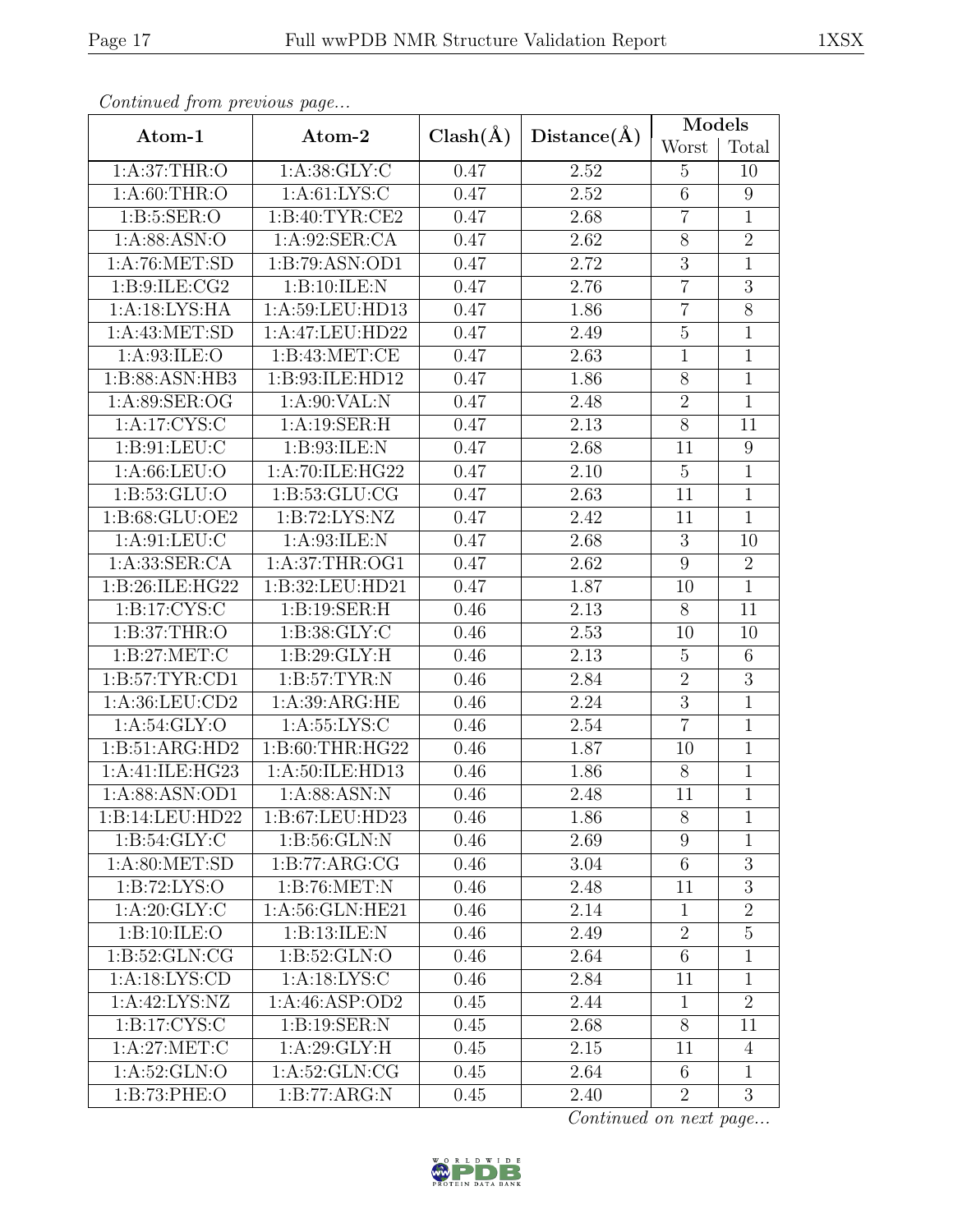| $\sigma$ received to $\sigma$ if $\sigma$ is the process of $\sigma$ and $\sigma$ |                                       |      |          |                  | Models         |
|-----------------------------------------------------------------------------------|---------------------------------------|------|----------|------------------|----------------|
| Atom-1                                                                            | $Clash(\AA)$<br>Distance(A)<br>Atom-2 |      | Worst    | Total            |                |
| 1:B:36:LEU:HD21                                                                   | 1: B:39: ARG: NH2                     | 0.45 | 2.23     | 3                | $\mathbf{1}$   |
| 1:A:88:ASN:HB3                                                                    | 1:A:93:ILE:HD12                       | 0.45 | 1.86     | 8                | $\mathbf{1}$   |
| 1: A:20: GLY:O                                                                    | 1: A:56: GLN: NE2                     | 0.45 | 2.50     | $\mathbf{1}$     | $\mathbf{1}$   |
| 1: B: 53: GLU: CG                                                                 | 1:B:53:GLU:O                          | 0.45 | 2.64     | 10               | $\overline{2}$ |
| 1: A:51: ARG:O                                                                    | 1: A:58:MET:N                         | 0.45 | 2.44     | $6\,$            | $\mathbf{1}$   |
| $1: A:58: \overline{MET:CG}$                                                      | 1: A:59:LEU:H                         | 0.45 | 2.24     | $6\phantom{.}6$  | $\overline{2}$ |
| 1: A:26: ILE:O                                                                    | 1: A:29: GLY:N                        | 0.45 | 2.48     | 8                | $\mathbf{1}$   |
| 1:A:17:CYS:SG                                                                     | 1: A:59:LEU:CD2                       | 0.45 | 3.05     | 10               | $\mathbf{1}$   |
| 1: A:27: MET:O                                                                    | 1:A:30:ALA:O                          | 0.45 | 2.35     | $\overline{5}$   | $\overline{5}$ |
| 1: B: 88: ASN:O                                                                   | 1: B:92: SER:CA                       | 0.45 | 2.64     | $\overline{8}$   | $\mathbf{1}$   |
| 1:B:36:LEU:O                                                                      | 1:B:38:GLY:N                          | 0.45 | 2.49     | 10               | $\mathbf{1}$   |
| 1: B:27: MET:O                                                                    | 1:B:30:ALA:O                          | 0.45 | 2.34     | 11               | $\overline{2}$ |
| 1: A:85: GLU:O                                                                    | 1:A:88:ASN:OD1                        | 0.45 | 2.35     | 3                | $\overline{2}$ |
| 1: B:48: GLU:O                                                                    | 1:B:49:ILE:HD12                       | 0.45 | 2.11     | $\overline{5}$   | $\mathbf{1}$   |
| 1: B: 72: LYS: O                                                                  | 1:B:73:PHE:C                          | 0.45 | 2.54     | $\boldsymbol{3}$ | $\overline{7}$ |
| 1: A: 43: MET: SD                                                                 | 1: A: 43: MET:C                       | 0.45 | 2.95     | $\overline{5}$   | $\overline{2}$ |
| 1:B:16:ALA:O                                                                      | 1:B:21:SER:OG                         | 0.45 | 2.34     | 9                | $\overline{2}$ |
| 1:A:14:LEU:O                                                                      | 1:A:17:CYS:SG                         | 0.45 | 2.70     | 9                | $\overline{2}$ |
| 1:A:43:MET:SD                                                                     | 1:A:44:LEU:N                          | 0.45 | 2.90     | 9                | $\overline{1}$ |
| 1: A:36: LEU:O                                                                    | 1: A:38: GLY:N                        | 0.45 | $2.50\,$ | 10               | $\mathbf{1}$   |
| 1: B: 91: LEU: O                                                                  | 1:B:91:LEU:HD23                       | 0.45 | 2.12     | $\overline{2}$   | $\mathbf{1}$   |
| 1:B:10:ILE:HG22                                                                   | 1:B:11:GLN:N                          | 0.45 | 2.25     | $8\,$            | $\,6\,$        |
| 1:B:84:LYS:HZ3                                                                    | 1:B:88:ASN:CG                         | 0.45 | 2.15     | $\overline{7}$   | $\mathbf{1}$   |
| 1:A:68:GLU:OE2                                                                    | 1:A:72:LYS:NZ                         | 0.45 | 2.45     | 11               | $\overline{1}$ |
| 1: A: 43: MET: CE                                                                 | 1: B:93: ILE: O                       | 0.45 | 2.65     | $\mathbf{1}$     | $\mathbf{1}$   |
| 1: A:10: ILE: HG22                                                                | 1:A:11:GLN:N                          | 0.45 | 2.26     | $8\,$            | $\overline{4}$ |
| 1: A:48: GLU: C                                                                   | 1:A:49:ILE:HD12                       | 0.45 | 2.32     | $\bf 5$          | $\mathbf{1}$   |
| 1:A:84:LYS:HZ3                                                                    | 1: A:88: ASN: CG                      | 0.45 | 2.15     | $\overline{7}$   | $\overline{1}$ |
| 1: A:28:TYR:CD2                                                                   | 1: A:28:TYR:O                         | 0.45 | 2.70     | 10               | $\mathbf 1$    |
| 1:B:42:LYS:NZ                                                                     | 1:B:46:ASP:OD2                        | 0.44 | 2.44     | $\mathbf{1}$     | $\mathbf 1$    |
| 1: A:54: GLY: C                                                                   | 1: A:56: GLN: H                       | 0.44 | 2.14     | 11               | $\mathbf{1}$   |
| 1: A:54: GLY: C                                                                   | 1: A:56: GLN:N                        | 0.44 | 2.70     | 11               | $\mathbf{1}$   |
| 1: A:88: ASN:ND2                                                                  | 1: A:89: SER: N                       | 0.44 | 2.65     | 6                | $\mathbf{1}$   |
| 1: B: 43: MET: SD                                                                 | 1: B: 43: MET: C                      | 0.44 | 2.96     | $\overline{2}$   | $\mathbf 1$    |
| 1: B:80: MET:SD                                                                   | 1: B:80:MET:C                         | 0.44 | 2.96     | 8                | $\overline{3}$ |
| 1: A:78: LYS:O                                                                    | 1: A:82: GLN:CG                       | 0.44 | 2.65     | $\overline{4}$   | $\overline{2}$ |
| 1: B: 17: CYS: SG                                                                 | 1:B:59:LEU:HD22                       | 0.44 | 2.53     | 10               | $\mathbf{1}$   |
| $1:A:73:P\overline{\text{HE:CD1}}$                                                | 1:A:73:PHE:C                          | 0.44 | 2.88     | $\mathbf{1}$     | $\mathbf{1}$   |
| 1:B:31:ASN:O                                                                      | 1: B:32: LEU: C                       | 0.44 | 2.56     | 10               | $\overline{4}$ |
| 1: B:58: MET:CG                                                                   | 1: B: 59: LEU: H                      | 0.44 | 2.26     | 8                | $\overline{2}$ |
| 1: B: 18: LYS: CD                                                                 | 1: B: 18: LYS: C                      |      | 2.85     | 11               | $\mathbf{1}$   |

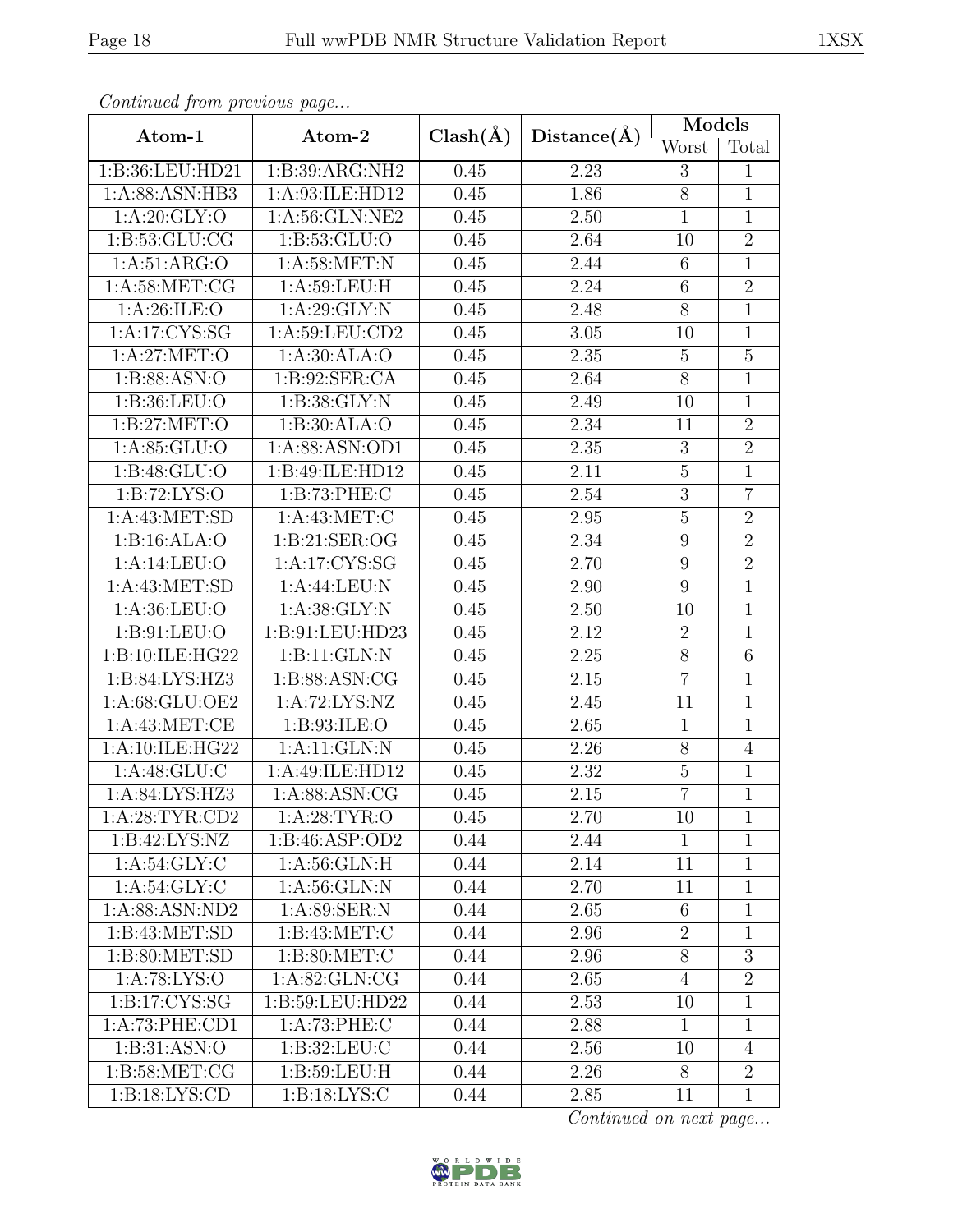| Continuum from protious page       |                    |              |                   | Models           |                |
|------------------------------------|--------------------|--------------|-------------------|------------------|----------------|
| Atom-1                             | Atom-2             | $Clash(\AA)$ | Distance(A)       | Worst            | Total          |
| 1:B:8:GLU:OE2                      | 1:B:12:ALA:HB2     | 0.44         | 2.13              | 4                | $\mathbf{1}$   |
| 1: A:91: LEU:O                     | 1: A:92: SER: C    | 0.44         | 2.56              | $\overline{5}$   | $\mathbf{1}$   |
| 1: A:10: ILE: O                    | 1: A:11: GLN: C    | 0.44         | 2.56              | $\sqrt{6}$       | $\overline{2}$ |
| 1: A:76: MET:SD                    | 1: B:79: ASN: CG   | 0.44         | 2.96              | $\overline{3}$   | $\overline{1}$ |
| 1: A:73: PHE:O                     | 1:A:77:ARG:N       | 0.44         | 2.38              | $\overline{4}$   | 3              |
| 1:B:88:ASN:ND2                     | 1:B:89:SER:N       | 0.44         | 2.66              | $6\,$            | $\mathbf{1}$   |
| 1:A:18:LYS:HA                      | 1:A:59:LEU:HD23    | 0.44         | 1.90              | 10               | $\mathbf{1}$   |
| 1:A:88:ASN:ND2                     | 1:A:93:ILE:HD11    | 0.43         | 2.27              | $\mathbf{1}$     | $\mathbf{1}$   |
| 1: A:29: GLY:O                     | 1:A:30:ALA:CB      | 0.43         | 2.62              | $\overline{4}$   | $\overline{2}$ |
| 1:A:53:GLU:O                       | 1: A:54: GLY:O     | 0.43         | 2.36              | $\overline{7}$   | $\mathbf{1}$   |
| 1:B:33:SER:N                       | 1:B:37:THR:OG1     | 0.43         | 2.52              | $\boldsymbol{9}$ | $\overline{2}$ |
| 1: B: 85: GLU: O                   | 1:B:88:ASN:OD1     | 0.43         | 2.36              | $\sqrt{3}$       | $\overline{2}$ |
| 1:A:77:ARG:CG                      | 1:B:80:MET:SD      | 0.43         | 3.06              | $\bf 5$          | $\overline{1}$ |
| $1: A:53: GLU: \overline{OE1}$     | 1: A:53: GLU:O     | 0.43         | 2.36              | $\overline{8}$   | $\overline{1}$ |
| 1: A:80:MET:SD                     | 1: A:80:MET:C      | 0.43         | 2.97              | 9                | $\overline{2}$ |
| 1: A:9: ILE: HG23                  | 1:A:10:ILE:N       | 0.43         | 2.28              | $\boldsymbol{9}$ | $\overline{1}$ |
| 1:B:88:ASN:ND2                     | 1: B: 88: ASN: C   | 0.43         | 2.71              | $\,$ 6 $\,$      | $\mathbf{1}$   |
| 1: B: 75: GLU:O                    | 1: B: 75: GLU: OE1 | 0.43         | 2.36              | $\overline{3}$   | $\overline{2}$ |
| 1:A:51:ARG:HB2                     | 1: A:60:THR:HG22   | 0.43         | 1.90              | $\overline{7}$   | $\mathbf{1}$   |
| 1:A:51:ARG:HD2                     | 1: A:60:THR:HG23   | 0.43         | 1.90              | $\mathbf 5$      | $\mathbf{1}$   |
| 1: B:36: LEU:O                     | 1: B:37:THR:C      | 0.43         | 2.57              | $6\phantom{.}6$  | $\overline{4}$ |
| 1: B:92: SER:O                     | 1: B:93: ILE: CB   | 0.43         | 2.67              | $\overline{5}$   | $\mathbf{1}$   |
| 1: B:49: ILE:C                     | 1:B:60:THR:HG22    | 0.43         | 2.34              | $9\,$            | $\overline{1}$ |
| 1:A:26:ILE:HB                      | 1:A:32:LEU:HD21    | 0.43         | $\overline{1.90}$ | 3                | $\overline{1}$ |
| 1: B:20: GLY: C                    | 1:B:56:GLN:HE21    | 0.43         | 2.17              | $\overline{4}$   | $\mathbf{1}$   |
| 1:B:10:ILE:HD11                    | 1: B: 40: TYR: CD1 | 0.43         | 2.49              | 11               | $\mathbf{1}$   |
| 1:B:36:LEU:O                       | 1: B: 39: ARG: N   | 0.43         | 2.40              | 8                | $\mathbf{1}$   |
| 1:A:36:LEU:HD21                    | 1: A:39: ARG: NH2  | 0.43         | 2.20              | $\overline{3}$   | $\overline{1}$ |
| 1:B:14:LEU:O                       | 1: B: 17: CYS: SG  | 0.43         | 2.70              | 10               | $\overline{2}$ |
| 1:B:30:ALA:C                       | 1:B:32:LEU:N       | 0.43         | 2.72              | 9                | $\mathbf{1}$   |
| 1: A:34:TYR:O                      | 1:A:35:ALA:C       | 0.42         | 2.57              | $\overline{5}$   | $\overline{2}$ |
| 1: A:65:GLU:O                      | 1: A:69: ASP:OD1   | 0.42         | 2.37              | $\overline{5}$   | $\mathbf{1}$   |
| $1:A:91:\overline{\textrm{LEU:O}}$ | 1:B:47:LEU:CD2     | 0.42         | 2.67              | $\bf 5$          | $\mathbf{1}$   |
| 1:B:46:ASP:O                       | 1:B:46:ASP:OD1     | 0.42         | 2.36              | 8                | $\mathbf{1}$   |
| 1: A:36:LEU:O                      | 1: A:37:THR:C      | 0.42         | 2.57              | $\overline{2}$   | 6              |
| 1:B:41:ILE:HG21                    | 1: B:57: TYR: CE2  | 0.42         | 2.49              | $\sqrt{3}$       | $\overline{2}$ |
| 1: A: 53: GLU: O                   | 1: A:56: GLN:CB    | 0.42         | 2.67              | $\overline{2}$   | $\overline{3}$ |
| 1: B:49: ILE:C                     | 1: B:60:THR:CG2    | 0.42         | 2.88              | 8                | $\overline{4}$ |
| 1:B:89:SER:OG                      | 1: B:90: VAL:N     | 0.42         | 2.52              | $\overline{2}$   | $\mathbf{1}$   |
| 1: B:53: GLU:O                     | 1: B:56: GLN: CB   | 0.42         | 2.67              | 4                | $\mathbf{1}$   |
| 1: B: 61: LYS: CD                  | 1: B: 61: LYS: H   | 0.42         | 2.26              | 10               | $\mathbf{1}$   |

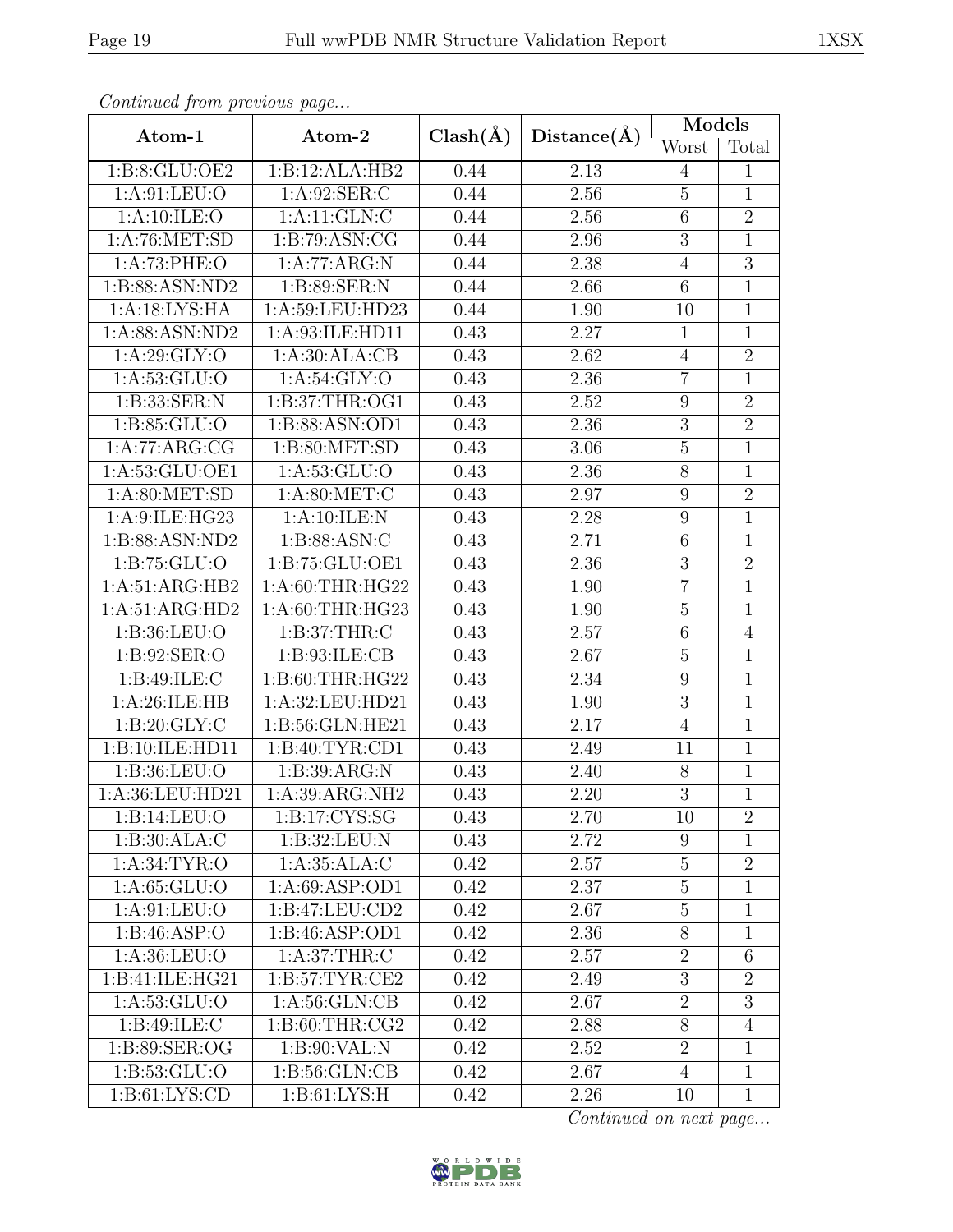| Continuum from protious page |                           |              |             |                  | Models         |
|------------------------------|---------------------------|--------------|-------------|------------------|----------------|
| Atom-1                       | Atom-2                    | $Clash(\AA)$ | Distance(A) | Worst            | Total          |
| 1:B:73:PHE:CD1               | 1:B:73:PHE:C              | 0.42         | 2.91        | $\mathbf{1}$     | $\mathbf{1}$   |
| 1: A: 33: SER: N             | 1:A:37:THR:OG1            | 0.42         | 2.52        | 9                | $\overline{3}$ |
| 1: B: 53: GLU: O             | 1:B:53:GLU:OE2            | 0.42         | 2.36        | $8\,$            | $\mathbf{1}$   |
| 1: A:92: SER:O               | 1: A:93: ILE: CB          | 0.42         | 2.67        | 10               | $\overline{1}$ |
| 1: A:6: LYS: CG              | 1:A:7:LEU:N               | 0.42         | 2.82        | $6\phantom{.}6$  | $\mathbf{1}$   |
| 1:B:53:GLU:O                 | 1: B:54: GLY:O            | 0.42         | 2.37        | $6\phantom{.}6$  | $\mathbf{1}$   |
| 1:A:88:ASN:OD1               | 1:A:93:ILE:HD11           | 0.42         | 2.14        | 10               | $\mathbf{1}$   |
| 1: B: 19: SER: O             | 1: B:20: GLY:O            | 0.42         | 2.37        | $\mathbf{1}$     | $\mathbf{1}$   |
| 1: A: 33: SER: O             | 1:A:37:THR:N              | 0.42         | 2.49        | $\overline{3}$   | $\overline{1}$ |
| 1: B:54: GLY: C              | 1: B:56: GLN: H           | 0.42         | 2.17        | $\,6$            | $\overline{2}$ |
| 1: B: 78: LYS: O             | 1:B:82:GLN:CG             | 0.42         | 2.68        | 11               | $\overline{3}$ |
| 1:B:9:ILE:HG23               | 1:B:10:ILE:N              | 0.42         | 2.30        | $\boldsymbol{9}$ | $\overline{2}$ |
| 1:B:92:SER:O                 | 1:B:93:ILE:HB             | 0.42         | 2.15        | $\overline{5}$   | $\mathbf{1}$   |
| 1: B:5: SER:O                | 1: B:40: TYR:OH           | 0.42         | 2.35        | $\overline{7}$   | $\overline{2}$ |
| 1:A:15:GLU:O                 | 1:A:18:LYS:CG             | 0.42         | 2.68        | $\boldsymbol{9}$ | $\mathbf{1}$   |
| 1: A: 5: SER: O              | 1: A:40: TYR:OH           | 0.42         | 2.35        | $\overline{7}$   | $\overline{2}$ |
| 1:A:59:LEU:CD2               | 1:A:59:LEU:N              | 0.42         | 2.82        | $\overline{5}$   | $\overline{1}$ |
| 1: A:90: VAL:CG1             | 1:B:66:LEU:HD23           | 0.42         | 2.45        | 10               | $\mathbf{1}$   |
| 1: A:31: ASN:O               | 1:A:32:LEU:O              | 0.42         | 2.38        | 11               | $\mathbf{1}$   |
| 1: B:28: TYR:O               | 1: B:29: GLY: C           | 0.42         | 2.58        | $\boldsymbol{2}$ | $\mathbf{1}$   |
| 1: B:23: LYS:NZ              | 1:B:34:TYR:CE1            | 0.42         | 2.82        | $\sqrt{6}$       | $\mathbf{1}$   |
| 1: B: 53: GLU: O             | 1: B: 53: GLU: CD         | 0.42         | 2.58        | $8\,$            | $\mathbf{1}$   |
| 1:B:59:LEU:CD2               | 1:B:59:LEU:N              | 0.41         | 2.80        | $\overline{3}$   | $\overline{2}$ |
| 1: A:31: ASN:O               | 1:A:32:LEU:C              | 0.41         | 2.57        | $\overline{7}$   | $\overline{4}$ |
| 1:B:30:ALA:O                 | 1:B:31:ASN:C              | 0.41         | 2.59        | $\overline{7}$   | $\overline{2}$ |
| 1: A:53: GLU:CA              | 1:A:53:GLU:OE1            | 0.41         | 2.67        | $\overline{5}$   | $\mathbf{1}$   |
| 1: B:24:THR:C                | $1:B:26:ILE:\overline{N}$ | 0.41         | 2.72        | 10               | $\mathbf{1}$   |
| 1:B:10:ILE:O                 | 1: B: 11: GLN: C          | 0.41         | 2.58        | $\overline{2}$   | $\overline{3}$ |
| 1: B:6: LYS: CG              | 1:B:7:LEU:N               | 0.41         | 2.83        | 6                | $\mathbf{1}$   |
| 1:A:36:LEU:O                 | 1: A:39: ARG:N            | 0.41         | 2.43        | $9\phantom{.}$   | $\mathbf{1}$   |
| 1: B: 33: SER: C             | 1:B:37:THR:OG1            | 0.41         | 2.59        | $9\phantom{.}$   | $\mathbf{1}$   |
| 1:B:88:ASN:ND2               | 1:B:88:ASN:N              | 0.41         | 2.67        | 9                | $\mathbf{1}$   |
| 1: B:91: LEU:O               | 1: B:92: SER: C           | 0.41         | 2.58        | 10               | $\overline{2}$ |
| 1:B:73:PHE:C                 | 1:B:73:PHE:CD1            | 0.41         | 2.89        | 3                | $\mathbf{1}$   |
| 1:A:27:MET:CA                | 1:A:32:LEU:HD23           | 0.41         | 2.46        | $\overline{5}$   | $\mathbf{1}$   |
| 1:A:49:ILE:C                 | 1: A:60:THR:CG2           | 0.41         | 2.89        | 11               | $\mathbf{1}$   |
| 1: B:84: LYS:HZ1             | 1:B:88:ASN:HD21           | 0.41         | 1.59        | 11               | $\mathbf{1}$   |
| 1: B:34: TYR:O               | 1: B: 35: ALA: C          | 0.41         | 2.57        | $\overline{2}$   | $\mathbf{1}$   |
| 1:A:41:ILE:HG21              | 1: A:57:TYR:CE2           | 0.41         | 2.51        | 3                | $\mathbf{1}$   |
| 1:B:88:ASN:OD1               | 1:B:88:ASN:N              | 0.41         | 2.53        | 11               | $\mathbf{1}$   |
| 1: B: 53: GLU:O              | 1: B:54: GLY: C           | 0.41         | 2.58        | 9                | $\mathbf{1}$   |

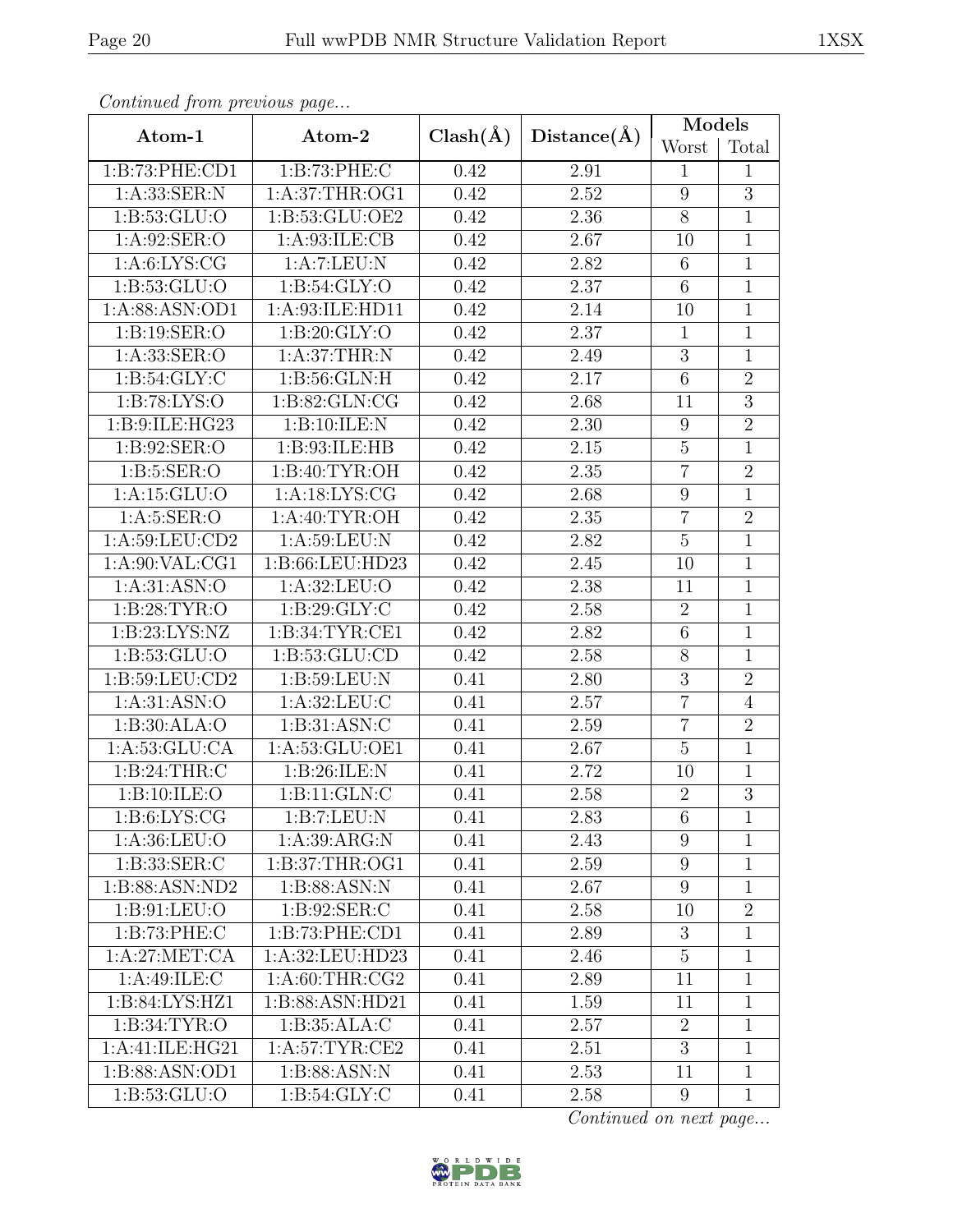|                   |                  | Distance(A)<br>$Clash(\AA)$ |      | Models                      |       |
|-------------------|------------------|-----------------------------|------|-----------------------------|-------|
| Atom-1            | Atom-2           |                             |      | Worst                       | Total |
| 1: A:72: LYS:O    | 1: A:73:PHE: C   | 0.41                        | 2.58 | 2                           |       |
| 1: A: 53: GLU:O   | 1: A:54: GLY: C  | 0.41                        | 2.59 | 7                           | 1     |
| 1: A:5: SER:O     | 1: A: 5: SER: OG | 0.41                        | 2.34 | $\mathcal{D}_{\mathcal{L}}$ | 1     |
| 1: A:80:MET:O     | 1: A:84: LYS:N   | 0.41                        | 2.41 | 3                           | 1     |
| 1: A:30: ALA:O    | 1: A:31: ASN: C  | 0.40                        | 2.60 | 10                          | 3     |
| 1: A:28:TYR:O     | 1: A:28:TYR:CD2  | 0.40                        | 2.74 | 4                           | 1     |
| 1:A:66:LEU:HD23   | 1: B:90: VAL:CG1 | 0.40                        | 2.46 | 10                          | 1     |
| 1: B: 18: LYS: HA | 1:B:59:LEU:HD23  | 0.40                        | 1.93 | 10                          | 1     |
| 1:B:27:MET:CA     | 1:B:32:LEU:HD23  | 0.40                        | 2.45 | 8                           | 1     |
| 1: B:26: ILE: O   | 1: B:29: GLY:N   | 0.40                        | 2.50 | 3                           | 1     |
| 1: B:28:TYR:CD2   | 1: B:28: TYR:O   | 0.40                        | 2.74 | 7                           | 1     |

## 6.3 Torsion angles  $(i)$

#### 6.3.1 Protein backbone (i)

In the following table, the Percentiles column shows the percent Ramachandran outliers of the chain as a percentile score with respect to all PDB entries followed by that with respect to all NMR entries. The Analysed column shows the number of residues for which the backbone conformation was analysed and the total number of residues.

| Mol | Chain | Analysed          | Favoured                   | Allowed                   | Outliers          | Percentiles              |
|-----|-------|-------------------|----------------------------|---------------------------|-------------------|--------------------------|
|     |       | $89/95(94\%)$     | 69 $\pm 2$ (77 $\pm 2\%$ ) | $11\pm2(13\pm3\%)$        | $9\pm2(10\pm2\%)$ | $\boxed{1}$ $\boxed{10}$ |
|     |       | $89/95(94\%)$     | $67\pm2(75\pm2\%)$         | 13 $\pm$ 1 (15 $\pm$ 1\%) | $9\pm2(10\pm2\%)$ | $\sqrt{10}$              |
| All | All   | $1958/2090(94\%)$ | 1494 (76\%)                | $269(14\%)$               | 195 (10%)         |                          |

All 32 unique Ramachandran outliers are listed below. They are sorted by the frequency of occurrence in the ensemble.

| Mol | Chain | Res | <b>Type</b> | Models (Total) |
|-----|-------|-----|-------------|----------------|
| 1   | А     | 18  | <b>LYS</b>  | 11             |
| 1   | А     | 34  | <b>TYR</b>  | 11             |
| 1   | А     | 92  | <b>SER</b>  | 11             |
| 1   | В     | 18  | <b>LYS</b>  | 11             |
| 1   | В     | 34  | <b>TYR</b>  | 11             |
| 1   | В     | 92  | <b>SER</b>  | 11             |
| 1   | А     | 49  | ILE         | 10             |
| 1   | А     | 6   | <b>LYS</b>  | 9              |
| 1   | А     | 20  | <b>GLY</b>  | 9              |
|     |       | 20  | GLY         | 9              |

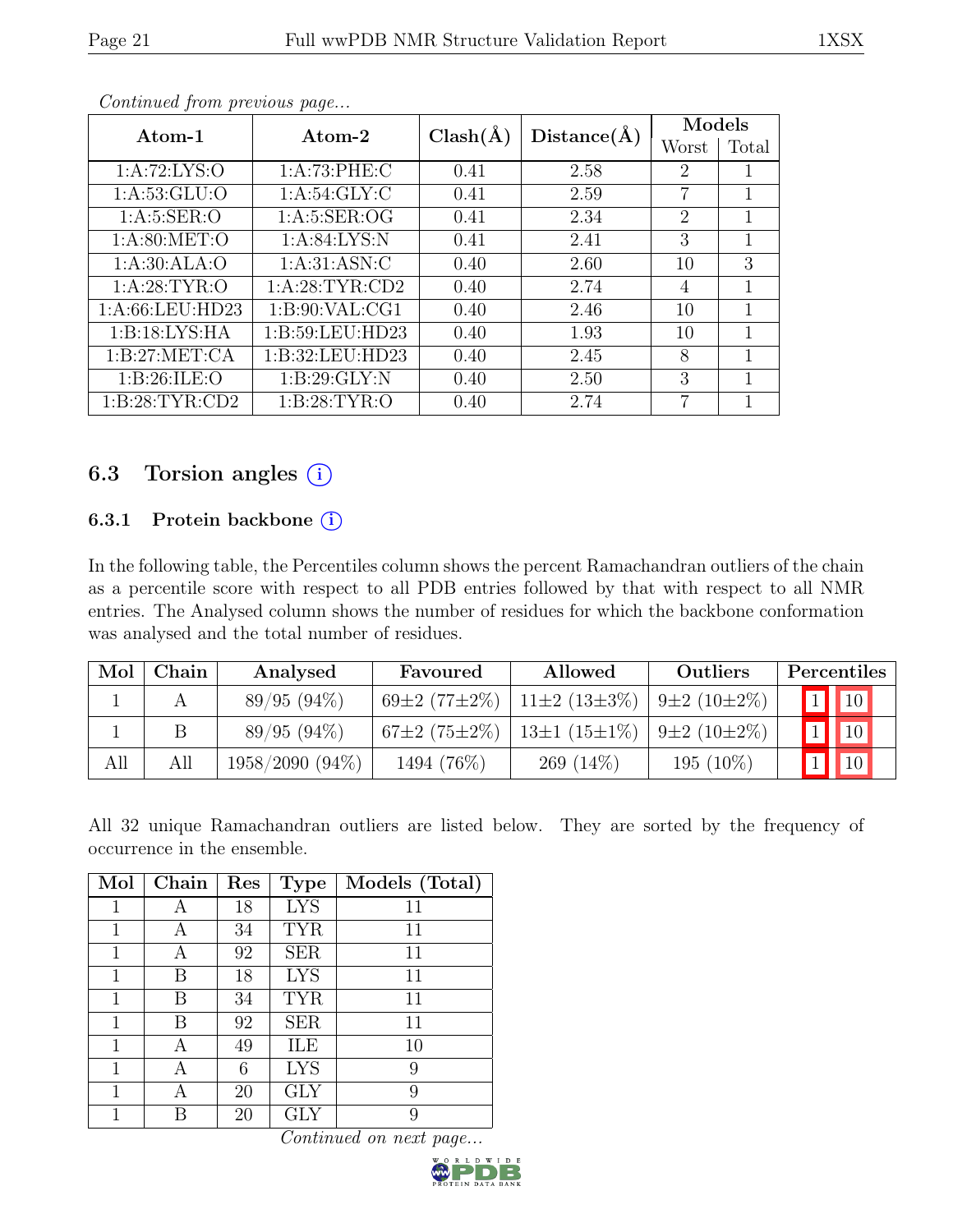| Mol            | Chain                   | Res               | Type                      | Models (Total) |
|----------------|-------------------------|-------------------|---------------------------|----------------|
| $\mathbf{1}$   | $\overline{B}$          | $32\,$            | <b>LEU</b>                | 9              |
| $\overline{1}$ | $\overline{B}$          | 48                | $\overline{\mathrm{GLU}}$ | 9              |
| $\mathbf 1$    | $\, {\bf B}$            | $6\,$             | <b>LYS</b>                | 8              |
| $\mathbf{1}$   | А                       | 48                | GLU                       | $\overline{7}$ |
| $\mathbf{1}$   | $\boldsymbol{A}$        | $\boldsymbol{9}$  | ILE                       | 6              |
| $\mathbf{1}$   | B                       | $\overline{9}$    | ILE                       | $\sqrt{6}$     |
| $\mathbf{1}$   | $\boldsymbol{B}$        | 33                | <b>SER</b>                | 6              |
| $\mathbf{1}$   | $\boldsymbol{A}$        | $32\,$            | <b>LEU</b>                | $\overline{5}$ |
| $\overline{1}$ | A                       | $33\,$            | <b>SER</b>                | $\overline{5}$ |
| $\overline{1}$ | $\overline{\mathbf{B}}$ | 49                | ILE                       | $\overline{5}$ |
| $\mathbf{1}$   | А                       | $\boldsymbol{93}$ | ILE                       | $\overline{4}$ |
| $\mathbf 1$    | Β                       | 93                | ILE                       | $\overline{4}$ |
| $\mathbf{1}$   | А                       | $\overline{5}$    | <b>SER</b>                | 3              |
| $\mathbf{1}$   | А                       | 54                | ${\rm GLY}$               | 3              |
| $\overline{1}$ | $\overline{\mathrm{B}}$ | $\overline{5}$    | SER                       | $\overline{2}$ |
| $\mathbf 1$    | B                       | $54\,$            | <b>GLY</b>                | $\overline{2}$ |
| $\mathbf{1}$   | B                       | $55\,$            | $\overline{\text{LYS}}$   | $\overline{2}$ |
| $\mathbf{1}$   | A                       | $55\,$            | <b>LYS</b>                | $\overline{2}$ |
| $\mathbf{1}$   | A                       | 30                | <b>ALA</b>                | $\mathbf{1}$   |
| $\overline{1}$ | B                       | 30                | <b>ALA</b>                | $\overline{1}$ |
| $\mathbf{1}$   | $\boldsymbol{A}$        | 37                | <b>THR</b>                | $\mathbf{1}$   |
| $\mathbf{1}$   | Β                       | 37                | <b>THR</b>                | $\overline{1}$ |

#### 6.3.2 Protein sidechains  $(i)$

In the following table, the Percentiles column shows the percent sidechain outliers of the chain as a percentile score with respect to all PDB entries followed by that with respect to all NMR entries. The Analysed column shows the number of residues for which the sidechain conformation was analysed and the total number of residues.

| Mol | $Chain$ | Analysed        | Rotameric          | <b>Outliers</b>       | Percentiles             |
|-----|---------|-----------------|--------------------|-----------------------|-------------------------|
|     |         | $80/85$ (94\%)  | $56\pm3(70\pm4\%)$ | 24 ± 3 $(30 \pm 4\%)$ | $1$   16                |
|     |         | $80/85$ (94\%)  | $58\pm2(72\pm3\%)$ | $22\pm2(28\pm3\%)$    | 20 <br>$\left 2\right $ |
| All | All     | 1760/1870 (94%) | $1254(71\%)$       | $506(29\%)$           | 2 <br>18                |

All 113 unique residues with a non-rotameric sidechain are listed below. They are sorted by the frequency of occurrence in the ensemble.

|  |    |      | Mol   Chain   Res   Type   Models (Total) |
|--|----|------|-------------------------------------------|
|  | າາ | L ET |                                           |
|  |    |      |                                           |

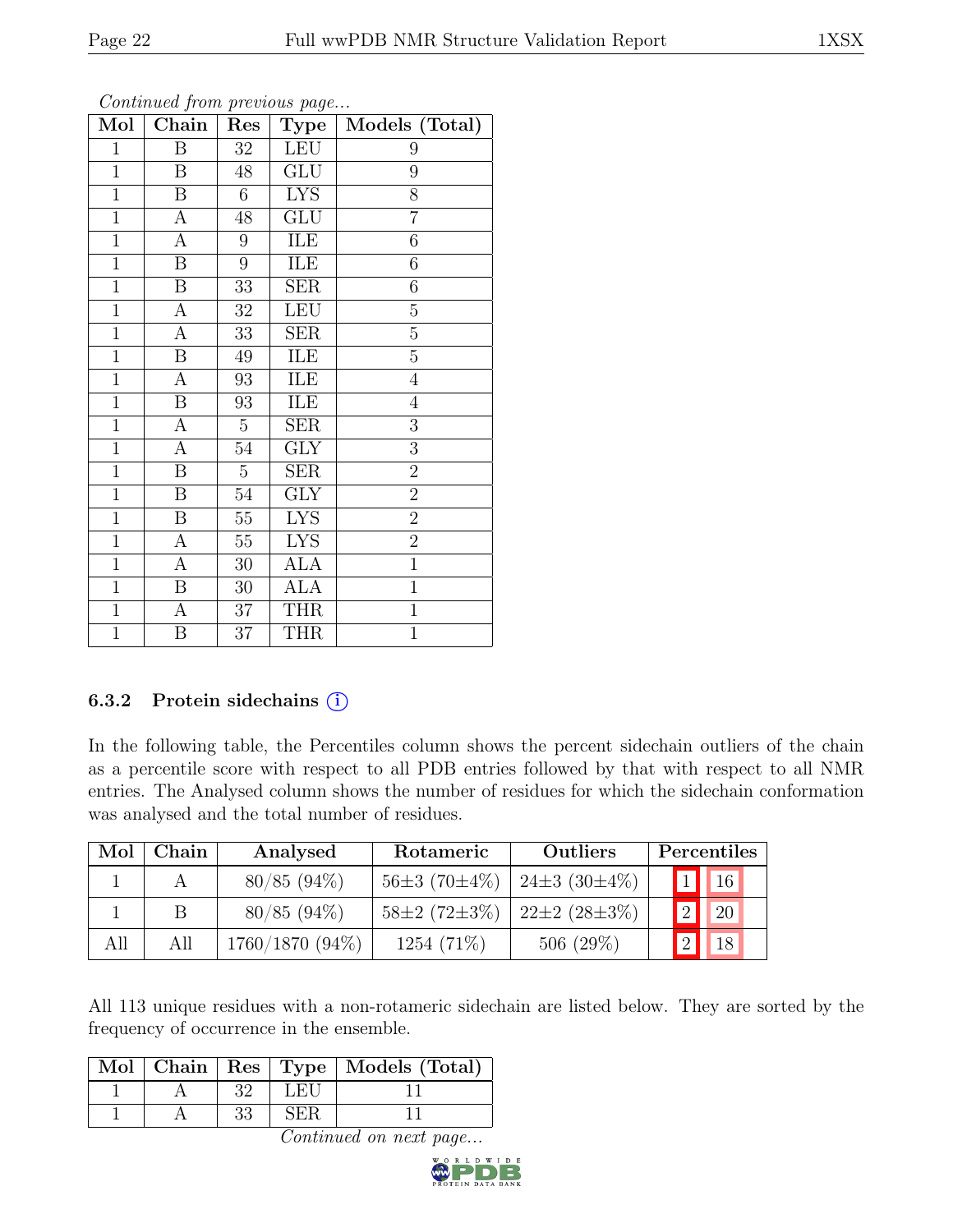| Mol            | Chain                   | $\operatorname{Res}% \left( \mathcal{N}\right) \equiv\operatorname*{Res}\left( \mathcal{N}\right)$ | <b>Type</b>             | Models (Total)   |
|----------------|-------------------------|----------------------------------------------------------------------------------------------------|-------------------------|------------------|
| $\overline{1}$ | А                       | $\overline{73}$                                                                                    | PHE                     | 11               |
| $\mathbf{1}$   | A                       | 92                                                                                                 | <b>SER</b>              | 11               |
| $\overline{1}$ | B                       | $\overline{32}$                                                                                    | <b>LEU</b>              | $\overline{11}$  |
| $\overline{1}$ | B                       | $73\,$                                                                                             | PHE                     | 11               |
| $\mathbf{1}$   | A                       | 64                                                                                                 | $\overline{{\rm GLU}}$  | $\overline{10}$  |
| $\mathbf{1}$   | B                       | 21                                                                                                 | $\overline{\text{SER}}$ | 10               |
| $\overline{1}$ | B                       | 33                                                                                                 | SER                     | 10               |
| $\overline{1}$ | $\overline{\mathrm{B}}$ | $92\,$                                                                                             | SER                     | 10               |
| $\mathbf 1$    | А                       | 61                                                                                                 | <b>LYS</b>              | $\boldsymbol{9}$ |
| $\overline{1}$ | $\overline{\mathrm{B}}$ | 60                                                                                                 | <b>THR</b>              | $\overline{9}$   |
| $\mathbf{1}$   | B                       | 79                                                                                                 | <b>ASN</b>              | 9                |
| $\overline{1}$ | $\overline{\rm A}$      | $\overline{5}$                                                                                     | $\overline{\text{SER}}$ | $\overline{8}$   |
| $\mathbf{1}$   | $\boldsymbol{A}$        | $51\,$                                                                                             | ARG                     | 8                |
| $\mathbf{1}$   | $\overline{A}$          | $78\,$                                                                                             | <b>LYS</b>              | 8                |
| $\mathbf{1}$   | $\overline{A}$          | $79\,$                                                                                             | <b>ASN</b>              | 8                |
| $\overline{1}$ | $\overline{A}$          | 81                                                                                                 | <b>ASP</b>              | 8                |
| $\overline{1}$ | $\overline{\mathrm{B}}$ | $\overline{61}$                                                                                    | <b>LYS</b>              | $\overline{8}$   |
| $\mathbf{1}$   | $\boldsymbol{B}$        | 64                                                                                                 | GLU                     | 8                |
| $\mathbf 1$    | A                       | 23                                                                                                 | <b>LYS</b>              | 8                |
| $\overline{1}$ | $\overline{A}$          | 14                                                                                                 | LEU                     | $\overline{7}$   |
| $\mathbf{1}$   | A                       | $25\,$                                                                                             | $\rm{ARG}$              | $\overline{7}$   |
| $\overline{1}$ | A                       | $\overline{82}$                                                                                    | $\overline{\text{GLN}}$ | $\overline{7}$   |
| $\overline{1}$ | B                       | 14                                                                                                 | <b>LEU</b>              | $\overline{7}$   |
| $\overline{1}$ | $\overline{\mathrm{B}}$ | 23                                                                                                 | <b>LYS</b>              | $\overline{7}$   |
| $\mathbf 1$    | Β                       | $25\,$                                                                                             | $\rm{ARG}$              | $\overline{7}$   |
| $\mathbf{1}$   | A                       | $10\,$                                                                                             | ILE                     | $\sqrt{6}$       |
| $\overline{1}$ | А                       | 60                                                                                                 | <b>THR</b>              | $\overline{6}$   |
| $\mathbf 1$    | B                       | 31                                                                                                 | ASN                     | $\!6\,$          |
| $\overline{1}$ | $\overline{\mathrm{B}}$ | 36                                                                                                 | <b>LEU</b>              | $\overline{6}$   |
| 1              | А                       | 86                                                                                                 | LYS                     | 6                |
| $\overline{1}$ | А                       | 21                                                                                                 | <b>SER</b>              | $\overline{5}$   |
| $\mathbf{1}$   | A                       | $36\,$                                                                                             | LEU                     | $\overline{5}$   |
| $\mathbf{1}$   | А                       | $53\,$                                                                                             | GLU                     | $\overline{5}$   |
| $\mathbf{1}$   | Β                       | 52                                                                                                 | $\overline{\text{GLN}}$ | $\overline{5}$   |
| $\mathbf{1}$   | B                       | 78                                                                                                 | <b>LYS</b>              | $\overline{5}$   |
| $\mathbf{1}$   | А                       | $58\,$                                                                                             | <b>MET</b>              | $\overline{5}$   |
| $\mathbf{1}$   | А                       | 76                                                                                                 | <b>MET</b>              | $\overline{5}$   |
| 1              | Β                       | 80                                                                                                 | <b>MET</b>              | $\overline{5}$   |
| $\mathbf{1}$   | B                       | 86                                                                                                 | <b>LYS</b>              | $\overline{5}$   |
| $\mathbf 1$    | Β                       | 42                                                                                                 | <b>LYS</b>              | $\overline{5}$   |
| $\mathbf{1}$   | B                       | $58\,$                                                                                             | <b>MET</b>              | $\overline{5}$   |
| $\mathbf{1}$   | А                       | 71                                                                                                 | $\rm{ARG}$              | $\overline{4}$   |

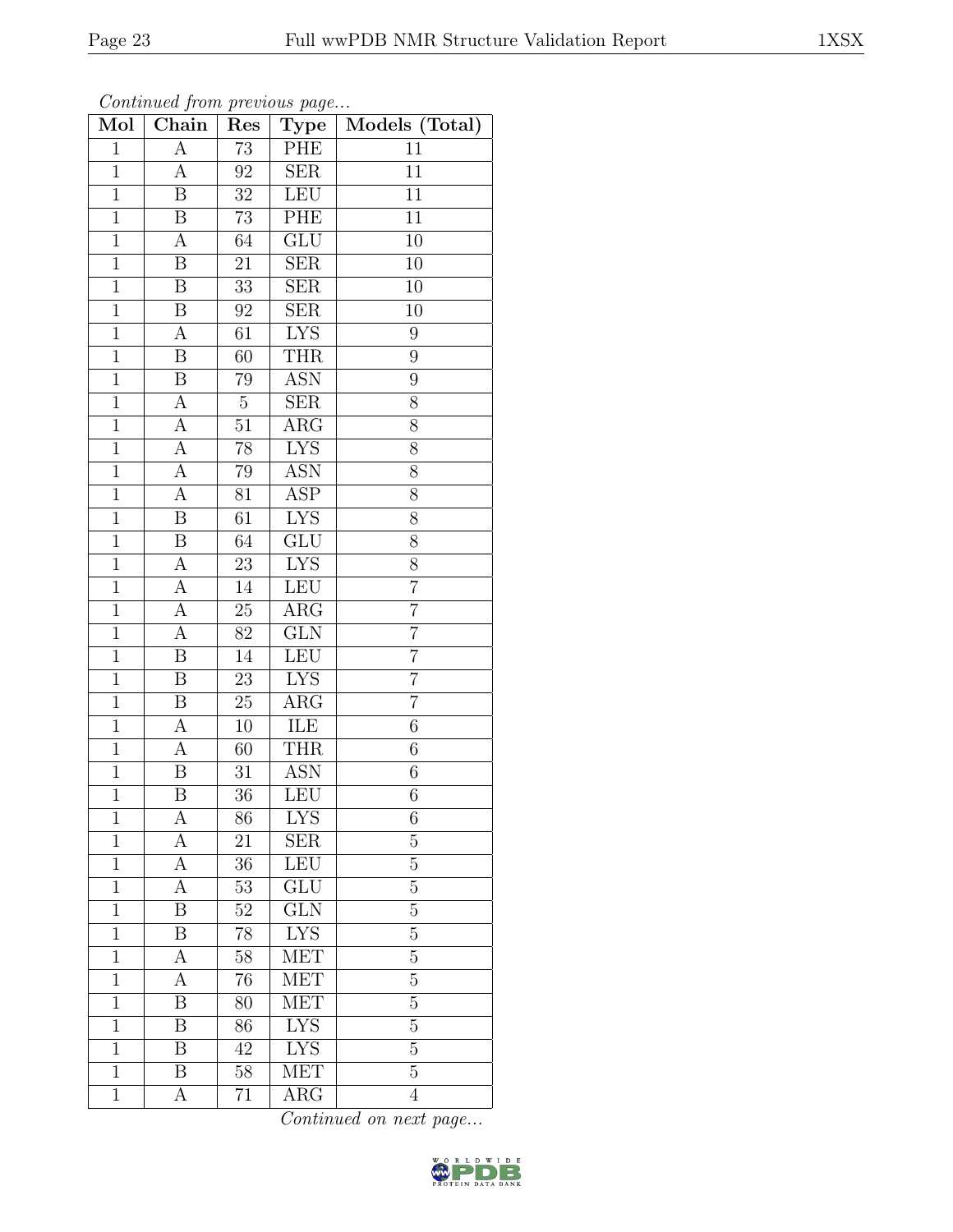| Mol            | Chain                   | Res             | ${\bf Type}$            | Models (Total)   |
|----------------|-------------------------|-----------------|-------------------------|------------------|
| $\mathbf{1}$   | $\overline{B}$          | $10\,$          | ILE                     | $\overline{4}$   |
| $\mathbf{1}$   | B                       | 71              | $\rm{ARG}$              | $\overline{4}$   |
| $\overline{1}$ | $\overline{\rm A}$      | 80              | <b>MET</b>              | $\overline{4}$   |
| $\mathbf{1}$   | B                       | 76              | MET                     | $\overline{4}$   |
| $\overline{1}$ | $\overline{\mathrm{B}}$ | 84              | <b>LYS</b>              | $\overline{4}$   |
| $\mathbf 1$    | $\boldsymbol{A}$        | $42\,$          | <b>LYS</b>              | $\overline{4}$   |
| $\overline{1}$ | A                       | 88              | <b>ASN</b>              | $\overline{4}$   |
| $\overline{1}$ | B                       | 51              | $\overline{\text{ARG}}$ | $\overline{4}$   |
| $\mathbf{1}$   | $\boldsymbol{B}$        | 88              | <b>ASN</b>              | $\overline{4}$   |
| $\,1$          | A                       | 31              | <b>ASN</b>              | $\overline{4}$   |
| $\overline{1}$ | B                       | $\overline{5}$  | <b>SER</b>              | $\overline{4}$   |
| $\overline{1}$ | $\overline{\mathrm{B}}$ | $\overline{81}$ | $\overline{\text{ASP}}$ | $\overline{4}$   |
| $\mathbf 1$    | B                       | $56\,$          | GLN                     | $\overline{4}$   |
| $\,1$          | $\boldsymbol{A}$        | $52\,$          | $\overline{\text{GLN}}$ | $\sqrt{3}$       |
| $\mathbf 1$    | B                       | $\overline{62}$ | <b>LYS</b>              | $\overline{3}$   |
| $\mathbf{1}$   | $\boldsymbol{B}$        | $82\,$          | $\overline{\text{GLN}}$ | $\overline{3}$   |
| $\overline{1}$ | $\overline{A}$          | $\overline{6}$  | <b>LYS</b>              | $\overline{3}$   |
| $\mathbf 1$    | $\boldsymbol{A}$        | 11              | <b>GLN</b>              | 3                |
| $\mathbf{1}$   | A                       | 77              | $\rm{ARG}$              | $\boldsymbol{3}$ |
| $\overline{1}$ | $\overline{\rm A}$      | 93              | ILE                     | $\overline{3}$   |
| $\mathbf{1}$   | B                       | $6\,$           | <b>LYS</b>              | $\mathfrak{Z}$   |
| $\overline{1}$ | $\overline{\mathrm{B}}$ | $\overline{11}$ | $\overline{\text{GLN}}$ | $\overline{3}$   |
| $\mathbf 1$    | B                       | 77              | $\rm{ARG}$              | $\sqrt{3}$       |
| $\overline{1}$ | $\overline{\mathrm{B}}$ | $\overline{93}$ | ILE                     | $\overline{3}$   |
| $\mathbf{1}$   | A                       | $43\,$          | <b>MET</b>              | $\boldsymbol{3}$ |
| $\overline{1}$ | А                       | 89              | SER                     | $\overline{3}$   |
| $\overline{1}$ | $\overline{B}$          | 89              | $\overline{\text{SER}}$ | $\overline{3}$   |
| $\overline{1}$ | А                       | 9               | ILE                     | 3                |
| $\overline{1}$ | $\overline{\mathrm{B}}$ | $\overline{9}$  | $\overline{\text{ILE}}$ | $\overline{3}$   |
| 1              | Β                       | 37              | <b>THR</b>              | 3                |
| $\mathbf{1}$   | А                       | 18              | $L\overline{YS}$        | 3                |
| $\mathbf 1$    | А                       | 34              | <b>TYR</b>              | $\overline{3}$   |
| $\mathbf 1$    | А                       | 46              | ASP                     | 3                |
| $\mathbf{1}$   | А                       | 56              | GLN                     | 3                |
| $\mathbf{1}$   | Β                       | 18              | ${\rm LYS}$             | 3                |
| $\mathbf{1}$   | А                       | 84              | $\overline{\text{LYS}}$ | 3                |
| $\mathbf{1}$   | А                       | $\overline{66}$ | LEU                     | $\overline{3}$   |
| $\mathbf{1}$   | Β                       | 66              | <b>LEU</b>              | 3                |
| $\mathbf{1}$   | А                       | 45              | <b>MET</b>              | $\overline{2}$   |
| $\mathbf 1$    | А                       | 62              | <b>LYS</b>              | $\overline{2}$   |
| $\mathbf{1}$   | $\overline{\mathrm{B}}$ | 75              | $\overline{\text{GLU}}$ | $\overline{2}$   |
| $\mathbf 1$    | Β                       | 53              | GLU                     | $\overline{2}$   |

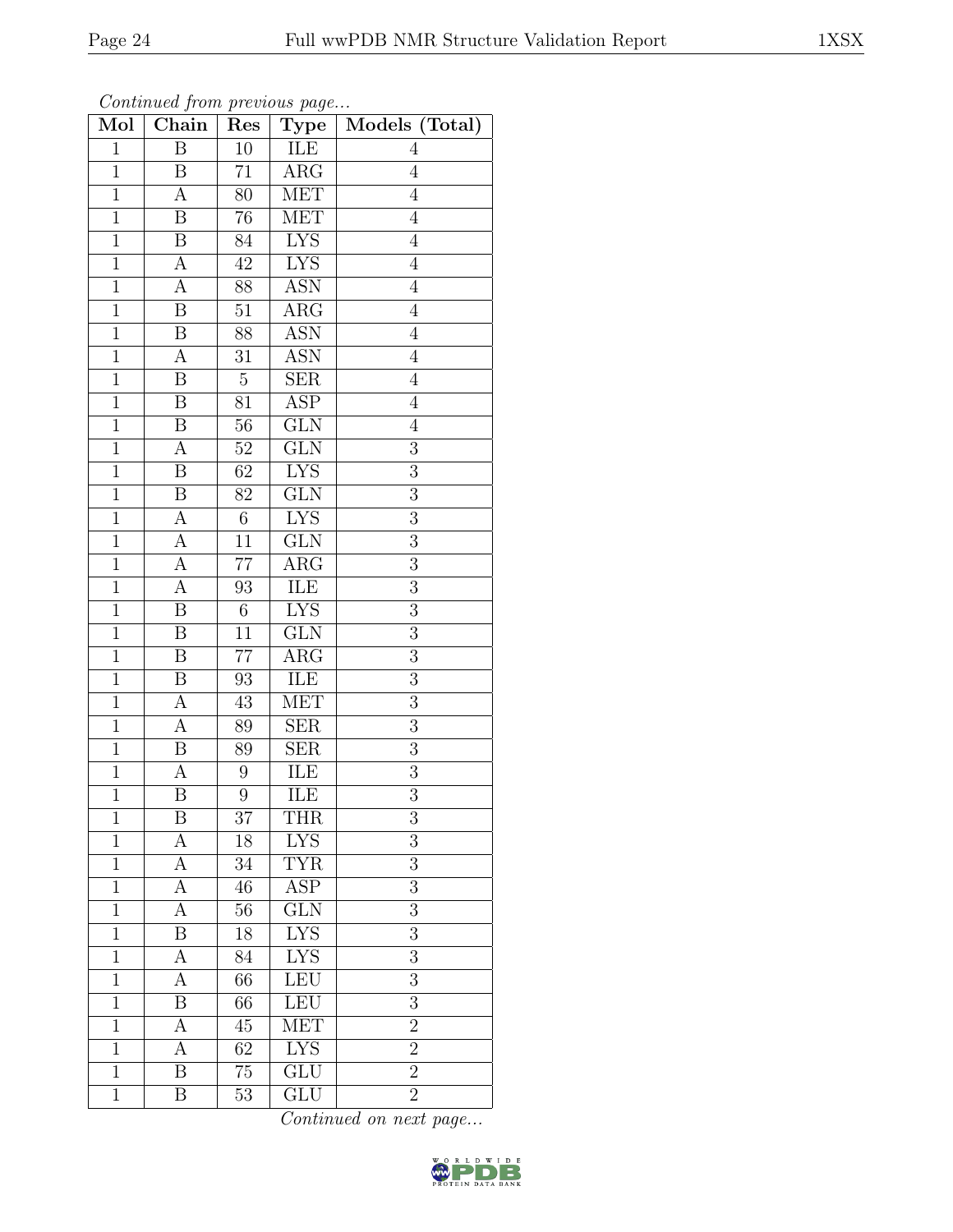| Mol            | Continuation precious page<br>Chain | Res             | <b>Type</b>               | Models (Total) |
|----------------|-------------------------------------|-----------------|---------------------------|----------------|
| $\overline{1}$ | $\overline{A}$                      | $\overline{37}$ | <b>THR</b>                | $\overline{2}$ |
| $\mathbf{1}$   | $\boldsymbol{A}$                    | $\overline{7}$  | <b>LEU</b>                | $\overline{2}$ |
| $\overline{1}$ | $\overline{A}$                      | 28              | <b>TYR</b>                | $\overline{2}$ |
| $\overline{1}$ | $\overline{A}$                      | 91              | <b>LEU</b>                | $\overline{2}$ |
| $\overline{1}$ | $\overline{\mathrm{B}}$             | $\overline{7}$  | <b>LEU</b>                | $\overline{2}$ |
| $\overline{1}$ | $\boldsymbol{B}$                    | 28              | <b>TYR</b>                | $\overline{2}$ |
| $\overline{1}$ | $\overline{\mathrm{B}}$             | 46              | <b>ASP</b>                | $\overline{2}$ |
| $\mathbf{1}$   | $\boldsymbol{B}$                    | 59              | <b>LEU</b>                | $\overline{2}$ |
| $\mathbf{1}$   | $\boldsymbol{A}$                    | $19\,$          | <b>SER</b>                | $\overline{2}$ |
| $\overline{1}$ | $\overline{A}$                      | $\overline{67}$ | LEU                       | $\overline{2}$ |
| $\overline{1}$ | $\overline{\rm A}$                  | 70              | ILE                       | $\overline{2}$ |
| $\overline{1}$ | $\overline{\mathrm{B}}$             | 19              | $\overline{\text{SER}}$   | $\overline{2}$ |
| $\overline{1}$ | B                                   | 67              | <b>LEU</b>                | $\overline{2}$ |
| $\overline{1}$ | $\, {\bf B}$                        | 70              | ILE                       | $\overline{2}$ |
| $\overline{1}$ | $\overline{\mathrm{B}}$             | $\overline{91}$ | LEU                       | $\overline{2}$ |
| $\overline{1}$ | $\boldsymbol{B}$                    | 34              | <b>TYR</b>                | $\overline{2}$ |
| $\overline{1}$ | $\overline{A}$                      | 65              | GLU                       | $\overline{1}$ |
| $\mathbf{1}$   | $\overline{A}$                      | 69              | <b>ASP</b>                | $\mathbf{1}$   |
| $\mathbf{1}$   | $\boldsymbol{B}$                    | 69              | ASP                       | $\mathbf{1}$   |
| $\overline{1}$ | $\overline{A}$                      | 17              | CYS                       | $\overline{1}$ |
| $\overline{1}$ | $\overline{A}$                      | $\overline{15}$ | $\overline{\text{GLU}}$   | $\overline{1}$ |
| $\overline{1}$ | $\overline{A}$                      | 27              | <b>MET</b>                | $\mathbf{1}$   |
| $\mathbf{1}$   | А                                   | 59              | LEU                       | $\mathbf{1}$   |
| $\overline{1}$ | $\overline{A}$                      | $\overline{68}$ | $\overline{\mathrm{GLU}}$ | $\overline{1}$ |
| $\overline{1}$ | $\overline{B}$                      | 45              | <b>MET</b>                | $\overline{1}$ |
| $\overline{1}$ | $\boldsymbol{B}$                    | 68              | ${\rm GLU}$               | $\overline{1}$ |
| $\overline{1}$ | $\overline{\rm A}$                  | $\overline{55}$ | $\overline{\text{LYS}}$   | $\overline{1}$ |

Continued from previous page.

#### 6.3.3 RNA (i)

There are no RNA molecules in this entry.

#### 6.4 Non-standard residues in protein, DNA, RNA chains (i)

There are no non-standard protein/DNA/RNA residues in this entry.

#### 6.5 Carbohydrates (i)

There are no monosaccharides in this entry.

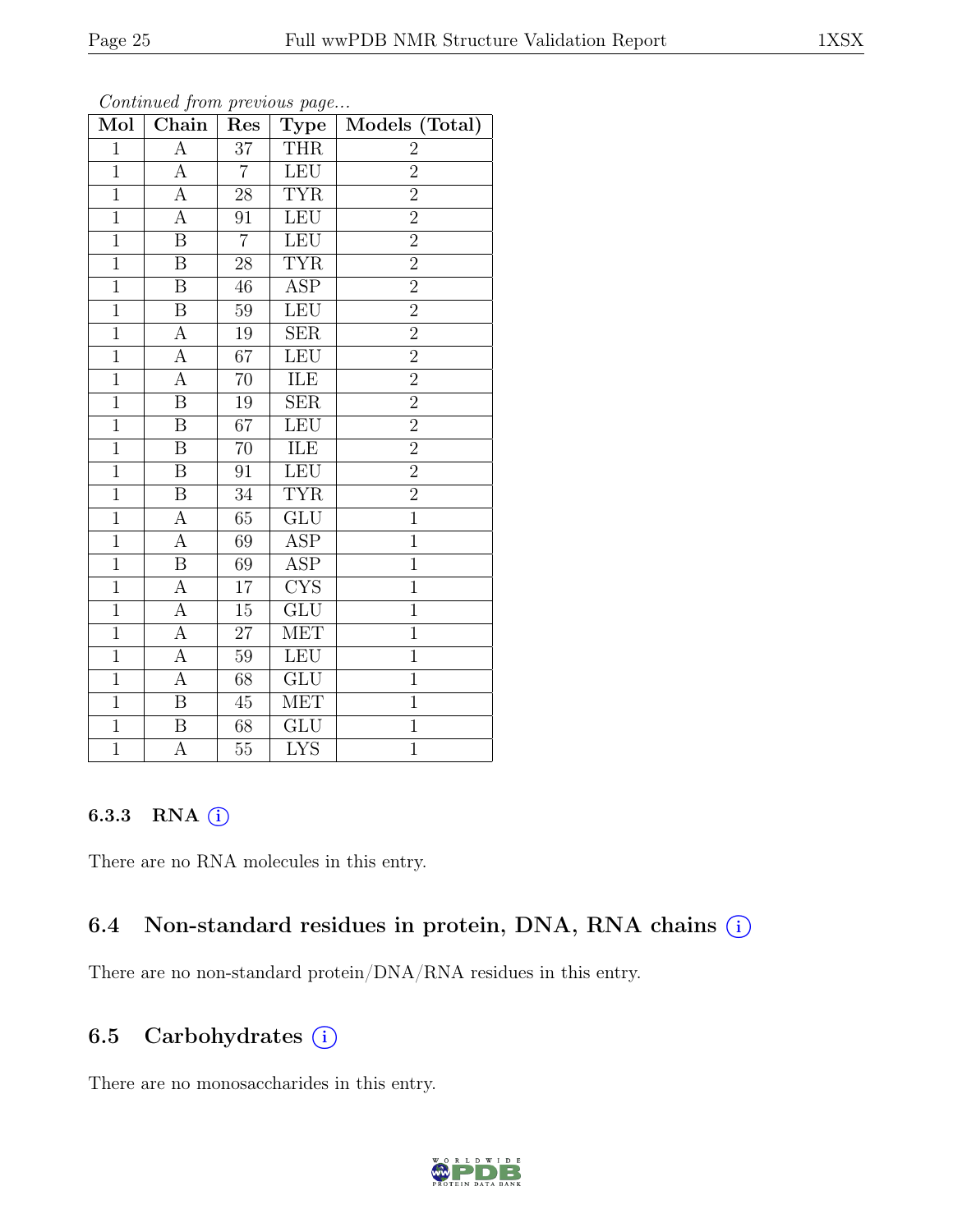## 6.6 Ligand geometry  $(i)$

There are no ligands in this entry.

## 6.7 Other polymers  $(i)$

There are no such molecules in this entry.

## 6.8 Polymer linkage issues (i)

There are no chain breaks in this entry.